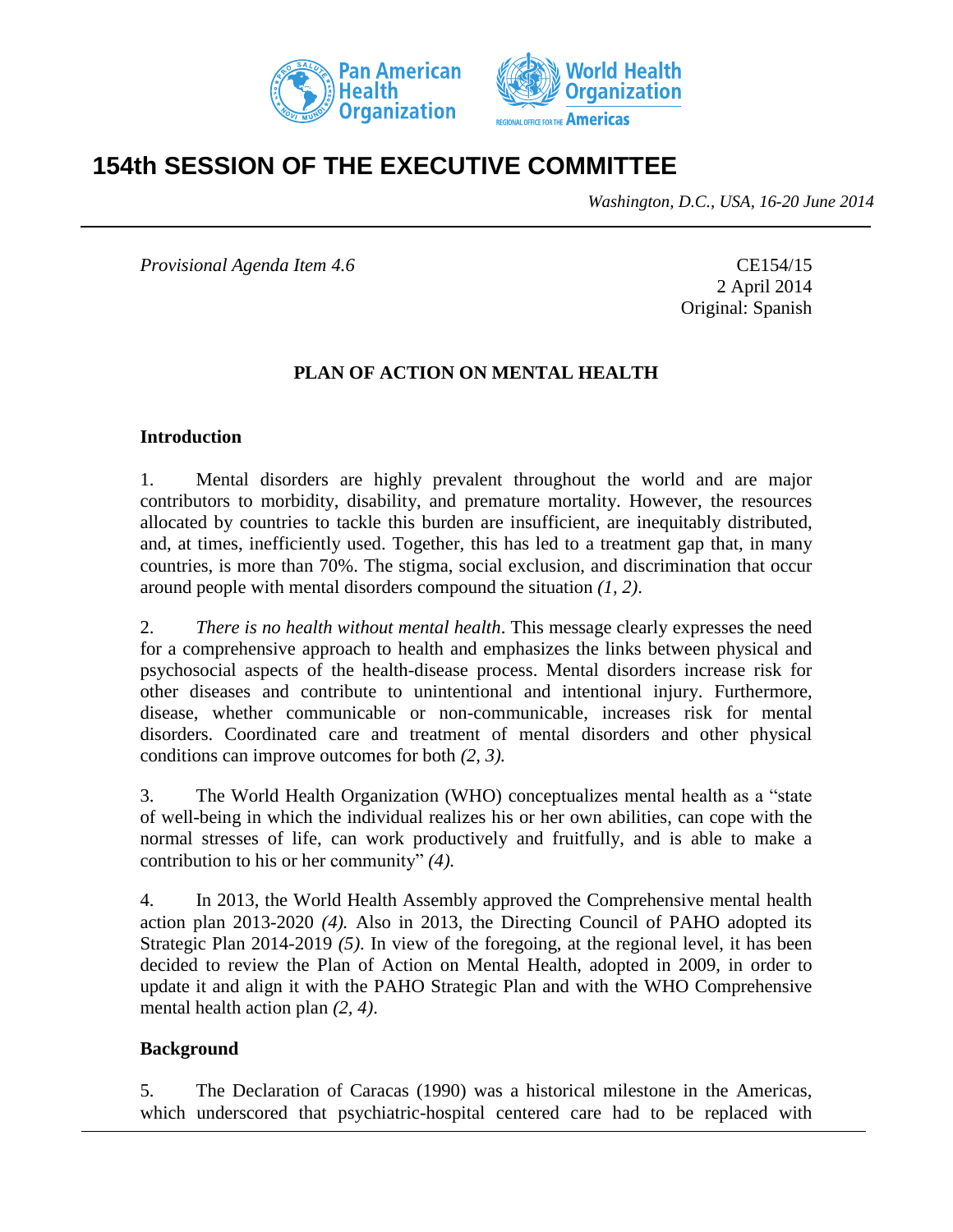decentralized, participatory, integrated, continuing, preventive, and community-based services, respecting the exercise of human rights *(6, 7)*.

6. In 1997 and 2001, the Directing Council of PAHO addressed the subject of mental health and issued resolutions that urged Member States to include mental health among their priorities *(8, 9)*. The regional conferences on mental health held in Brasilia, in 2005, and in Panama, in 2010, evaluated the road traveled *(10, 11, 12)*. In 2007, the countries of the Region approved the Health Agenda for the Americas 2008-2017 *(13).*

7. In recent years, the following extremely important programming documents have been approved:

- a) Mental Health Gap Action Programme (mhGAP), WHO, 2008; mhGAP Intervention Guide (mhGAP-IG), WHO, 2010 (*14, 15*).
- b) Strategy and Plan of Action on Mental Health, PAHO, 2009; Strategy and Plan of Action on Epilepsy, PAHO, 2011 (*2, 16*).
- c) Global strategy to reduce the harmful use of alcohol, WHO, 2011; Plan of Action to Reduce the Harmful Use of Alcohol, PAHO, 2010 (*17, 18*).
- d) Strategy on Substance Use and Public Health, PAHO, 2011; Plan of Action on Psychoactive Substance Use and Public Health, PAHO, 2010 (*19, 20*).
- e) Political declaration on non-communicable diseases (NCDs), UN, 2011; Comprehensive global monitoring framework, WHO, 2013; Plan of Action for the Prevention and Control of Noncommunicable Diseases, PAHO, 2013 (*21, 22, 23*).
- f) Strategic Plan 2014-2019, PAHO (*5*).
- g) Comprehensive mental health action plan 2013-2020, WHO (*4*).
- h) Regional Meeting of Users of Mental Health Services and their Families, sponsored by PAHO and the Government of Brazil, which issued the Brasilia Consensus, 2013 *(24)*.

## **Situation Analysis**

8. The fundamental considerations of the situation analysis used as the basis for development of the regional Strategy and Plan of Action on Mental Health, approved in 2009, are still valid *(2)*. A recent review of several epidemiological studies done in the Region found 12-month prevalences for any mental disorder from 18.7% to 24.2%. Median 12-month prevalence rates in the adult population for some disorders are: nonaffective psychosis, 1.0%; major depression, 5.2%; and alcohol abuse/dependence, 4.6% *(25, 26).* 

9. In terms of burden and prevalence, depression continues to be the leading mental disorder, and is twice as frequent in women as in men. From 10% to 15% of women in industrialized countries and from 20% to 40% of women in developing countries suffer from depression during pregnancy or the postpartum period *(2, 26, 27)*.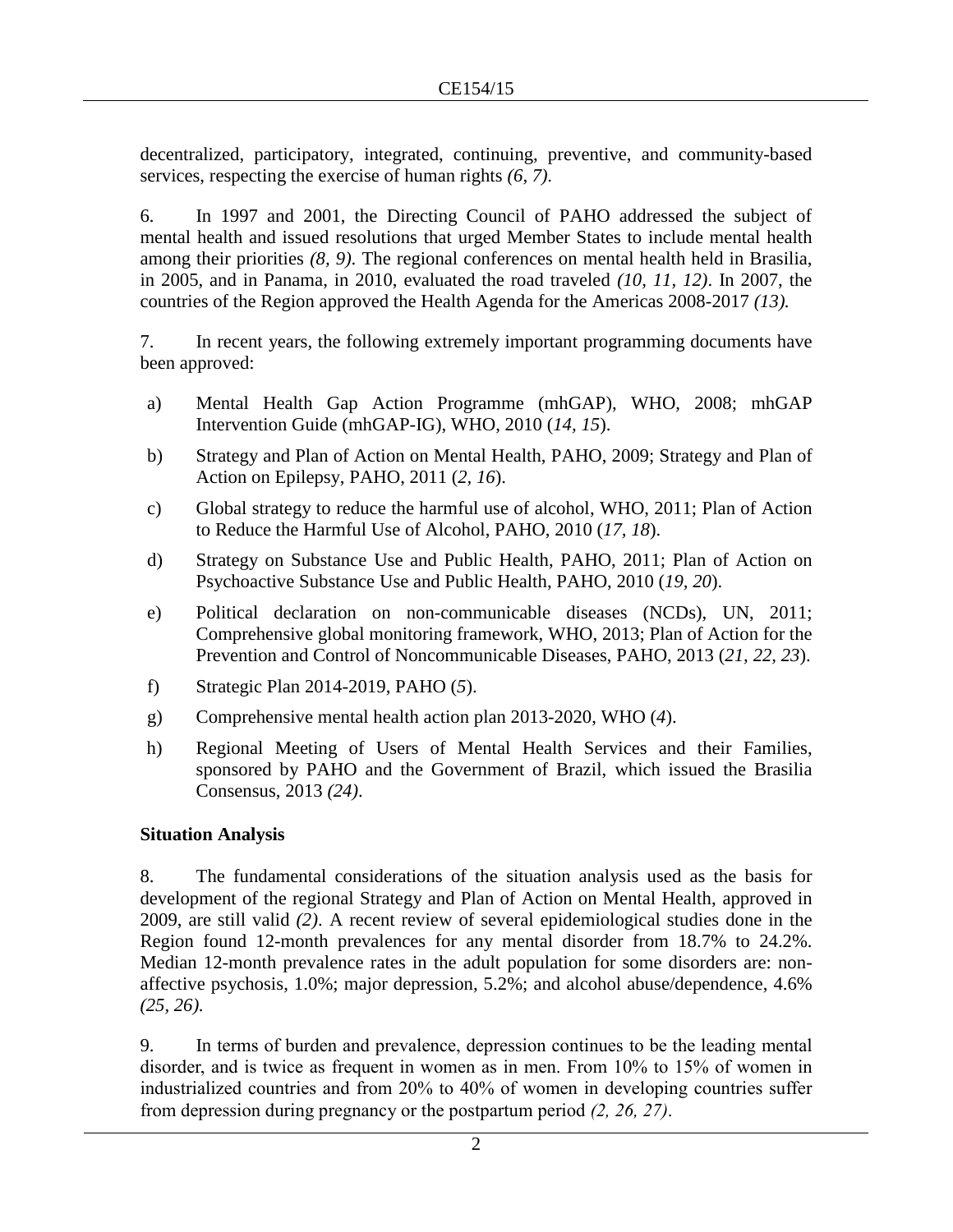10. The Region is experiencing a demographic transition, which is posing a challenge that mental health services must address. Mental and neurological disorders in the elderly, such as Alzheimer's disease, other dementias, and depression, contribute significantly to the burden of noncommunicable diseases. In the Americas, prevalence of dementia in the elderly (aged >60 years) ranges from 6.46% to 8.48%. Projections indicate that the number of people with dementia will double every 20 years *(28)*.

11. Availability of data on mental health services has increased understanding of the magnitude of the treatment gap. Among adults with severe and moderate affective, anxiety, and substance use disorders, the median treatment gap is 73.5% for the Region of the Americas, 47.2% for North America, and 77.9% for Latin America and the Caribbean (LAC). The treatment gap in LAC is 56.9% for schizophrenia, 73.9% for depression, and 85.1% for alcohol *(25)*.

12. In the Americas, 65,000 people die from suicide every year. The age-adjusted suicide rate, per 100,000 population, is 7.3 (11.5 for men and 3.0 for women). Suicide is the third leading cause of death in the group aged 20 to 24 years, and fourth in the groups aged 10 to 19 and 25 to 44. The population aged >70 years has the highest rate (12.4 per 100,000 population). The most commonly used methods are suffocation, firearms, and poisoning (from pesticides, in particular). In LAC, the age-adjusted rate is 5.2 (8.4 in men and 2.1 in women). Mortality from suicide continues to be higher in men than in women (male-female ratio of 3.8); however, women report more suicide attempts *(29)*.

13. In our Region, violence is an important social-health problem. Violence against women, which affects one out of every three women, gives rise to multiple health consequences, ranging from depression to death *(30)*. Physical punishment of children is frequent in many parts of Latin America and the Caribbean. For example, according to national surveys conducted in some countries, more than one third of women, and at least half of men reported that they had been hit during childhood *(31)*.

## **Policies, Plans, Legislation, and Organization of Services**

14. Thirty-four countries and territories in Latin America and the Caribbean have implemented the WHO Assessment Instrument for Mental Health Systems (WHO-AIMS) *(32, 33)*. According to this study, only six countries and territories in LAC do not have mental health policies and plans. In contrast, only eight countries do have specific up-to-date mental health laws. With respect to the financial situation, 73% of countries assign from 1% to 5% of the health budget to mental health. Furthermore, of the 27 countries with psychiatric hospitals, 20 allocate more than 50% of the mental health budget to these institutions; and 14 of those 20 assign over 80% *(33)*.

15. The organization of mental health services is not uniform in LAC. Some countries have implemented innovative community-based solutions. Many others still have a highly centralized system, where the response to problems of people with mental disorders and alcohol or other substance disorders is concentrated in psychiatric hospitals, with limited or no development of health services at the primary or secondary level. In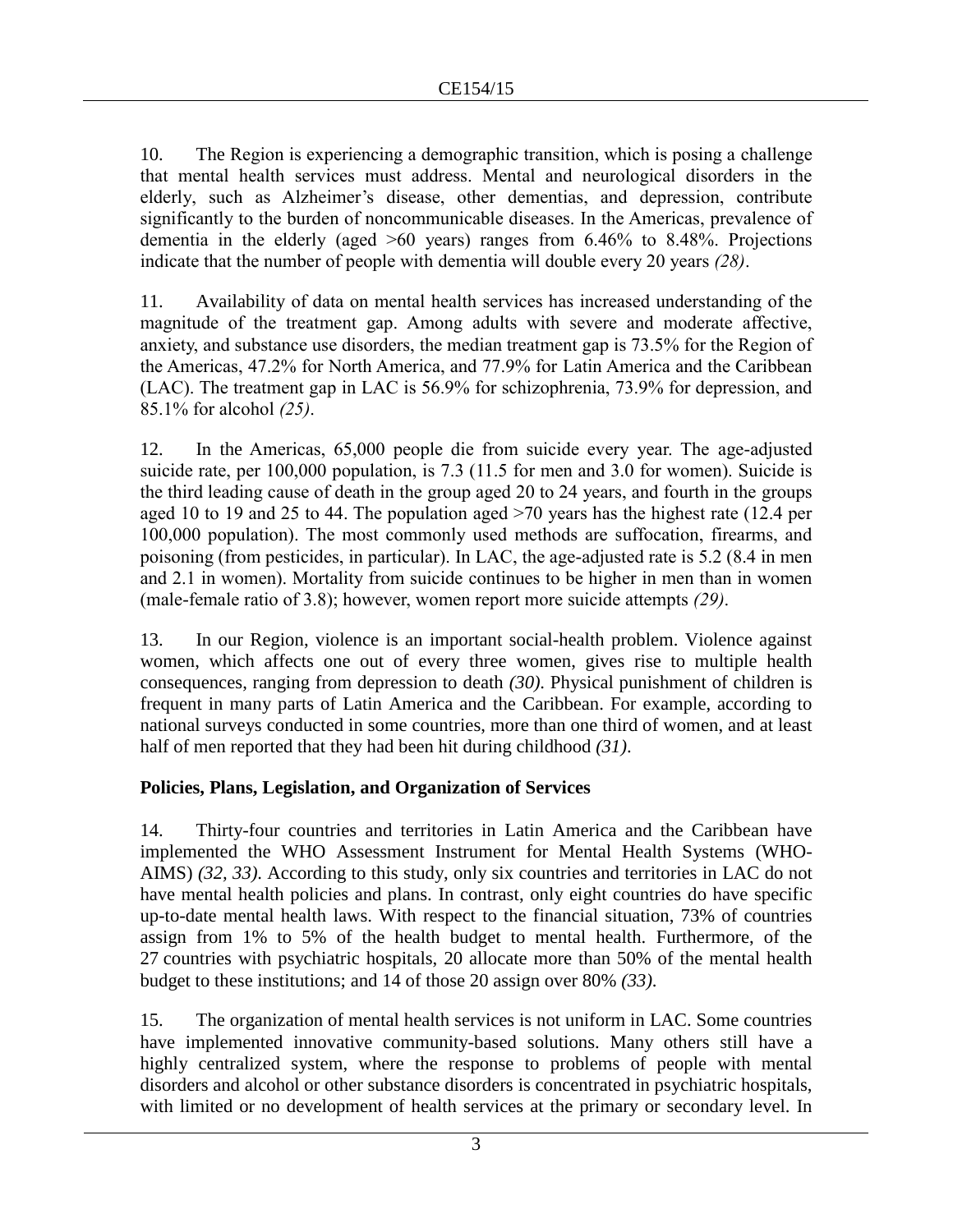LAC, 86.6% of psychiatric beds are in psychiatric hospitals, 10.6% are in general hospitals, and only 2.7% are in community residences *(33)*.

16. Primary care has played a limited role in the mental health area, although the situation is gradually changing. In the past three years, 15 countries have been training primary care personnel, using mhGAP Intervention Guides.

17. From the standpoint of human resources, the disparity among countries is great. It is observed that, where the psychiatric hospital is at the base of the system, most of the available resources are found concentrated there. In Latin America and the Caribbean, there is a median of 2.1 psychiatrists, 6.0 nurses, and 4.2 psychologists per 100,000 population *(33)*.

18. WHO-AIMS revealed the paucity of information on mental health. In many countries, data are difficult to obtain and sometimes nonexistent, and health information systems do not include mental health indicators.

19. The Strategy and Plan of Action on Mental Health, adopted by PAHO in 2009, was implemented during the period 2010-2013 with positive outcomes and shows that many countries have achieved substantial progress; nevertheless, there is still a long way to go. Noteworthy progress has been made, including the following: *a)* several countries have continued with sustainable processes to reduce the number of psychiatric hospital beds, through alternatives in decentralized outpatient services; *b)* in the last three years, work has been done to integrate a mental health component into primary health care; and *c)* several countries have drafted and passed mental health laws that incorporate international human rights instruments.

20. On the other hand, the treatment gap is the great challenge we are facing today. Tearing down barriers to access to services as part of a universal coverage policy is the key, and this includes integration of mental health into general health services.

## **Draft Plan of Action, 2015-2020**

21. The Plan of Action reflects the experience gained in our Region and expresses the commitment of the governments. It sets a period of six years for its implementation (2015-2020). The Plan is based on an overall view of the Region; however, marked differences persist among the countries and even within an individual country. For this reason, there should be flexibility in its implementation, in particular to adapt the proposed results and indicators as necessary and adjust them to the specifics of the countries and to cultural contexts. Furthermore, in federal countries, the shared jurisdictional responsibility between national and subnational governments should be taken into account.

22. *Vision*: A region in which mental health is valued, promoted, and protected, mental disorders are prevented, and where persons with these disorders are able to exercise their human rights and to access both health and social care that is timely and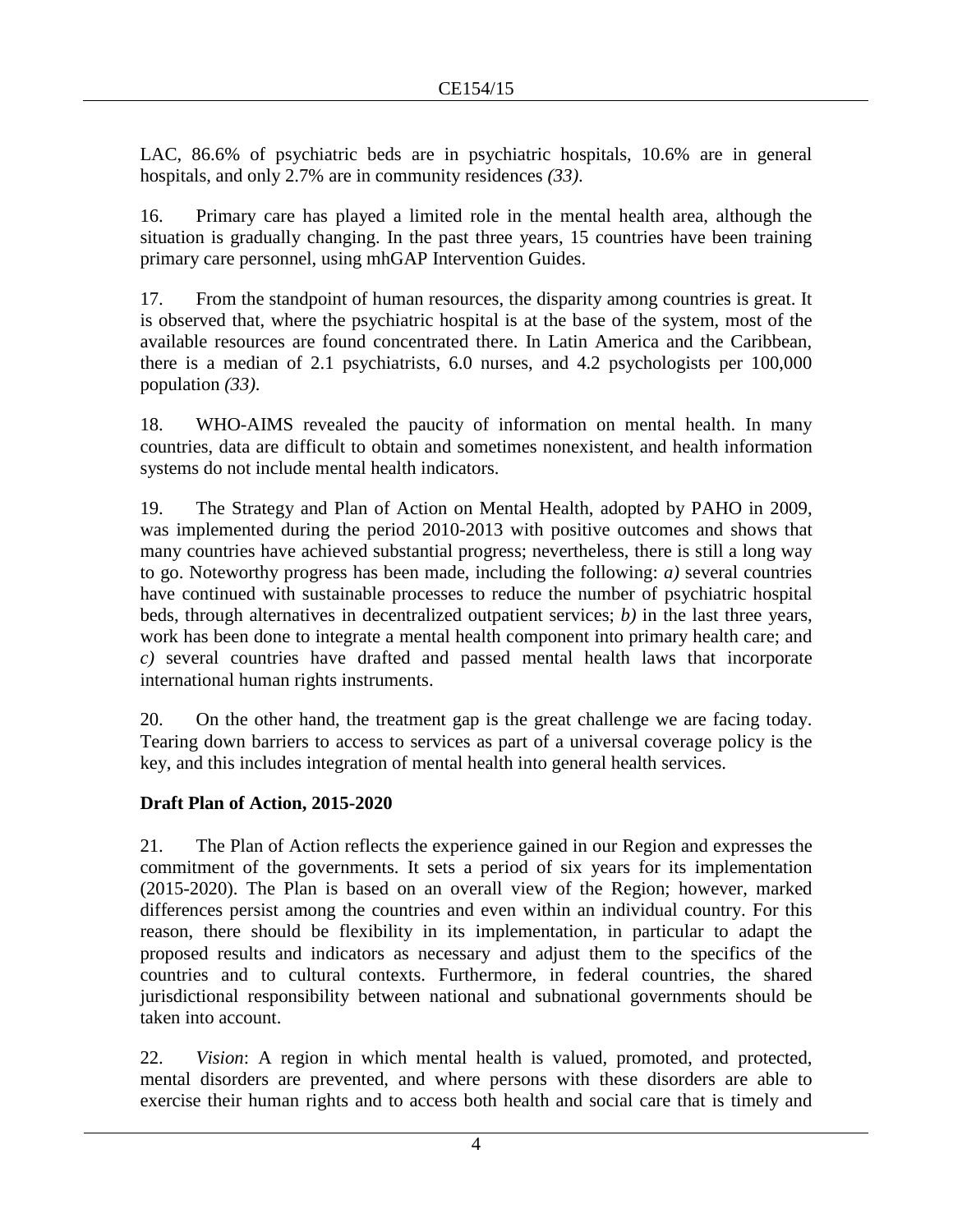high-quality, to attain the highest possible level of health and to contribute to the wellbeing of families and communities.

23. *Goal:* Promote mental well-being, prevent mental disorders, offer care, enhance recovery, and promote the human rights of persons with mental disorders, to reduce morbidity, disability, and mortality.

24. This document is aligned with the PAHO Strategic Plan 2014-2019 and the WHO Comprehensive mental health action plan 2013-2020, with special attention to results, indicators, and targets that are matching. The Plan contains the following lines of action:

- a) Develop and implement mental health policies, plans, and laws, to achieve effective governance.
- b) Improve the response capacity of mental health services, to provide comprehensive, quality care in community-based settings.
- c) Prepare and implement programs for promotion and prevention in mental health and alcohol and substance use, with particular attention to the life cycle.
- d) Strengthen information systems, scientific evidence, and research.

25. The Plan of Action is based on four cross-cutting themes, according to the provisions of the PAHO Strategic Plan: gender, equity, ethnicity, and human rights. Gender inequalities—in interaction with other social determinants of health―explain differences in exposure to risks and in mental health outcomes for women and men. From this perspective, when putting mental health care into practice, it should take into account gender-based living conditions and specific needs.

26. The ethnicity perspective involves an intercultural approach in mental health services. It is necessary to have personnel that know and respect cultural and religious knowledge and beliefs, as well as the language of different people, and integrates these elements into their work. The exercise of human rights is fundamental for responding to the burden of mental illness within a framework of respect for human dignity. A set of relevant international instruments on human rights is currently available *(2, 34)*.

## **Line of Action 1: Develop and implement mental health policies, plans, and laws, to achieve effective governance.**

27. The design and implementation of national mental health policies, plans, and laws, based on scientific data and in accordance with international human rights instruments, is a challenge that requires a joint effort by the public sector with other key entities. Leadership and commitment from governments and health workers are essential to develop comprehensive mental health plans integrated into public policies and facilitate the organization of a community-based service model that promotes and protects the human rights of persons with mental disorders and their families *(2, 4).*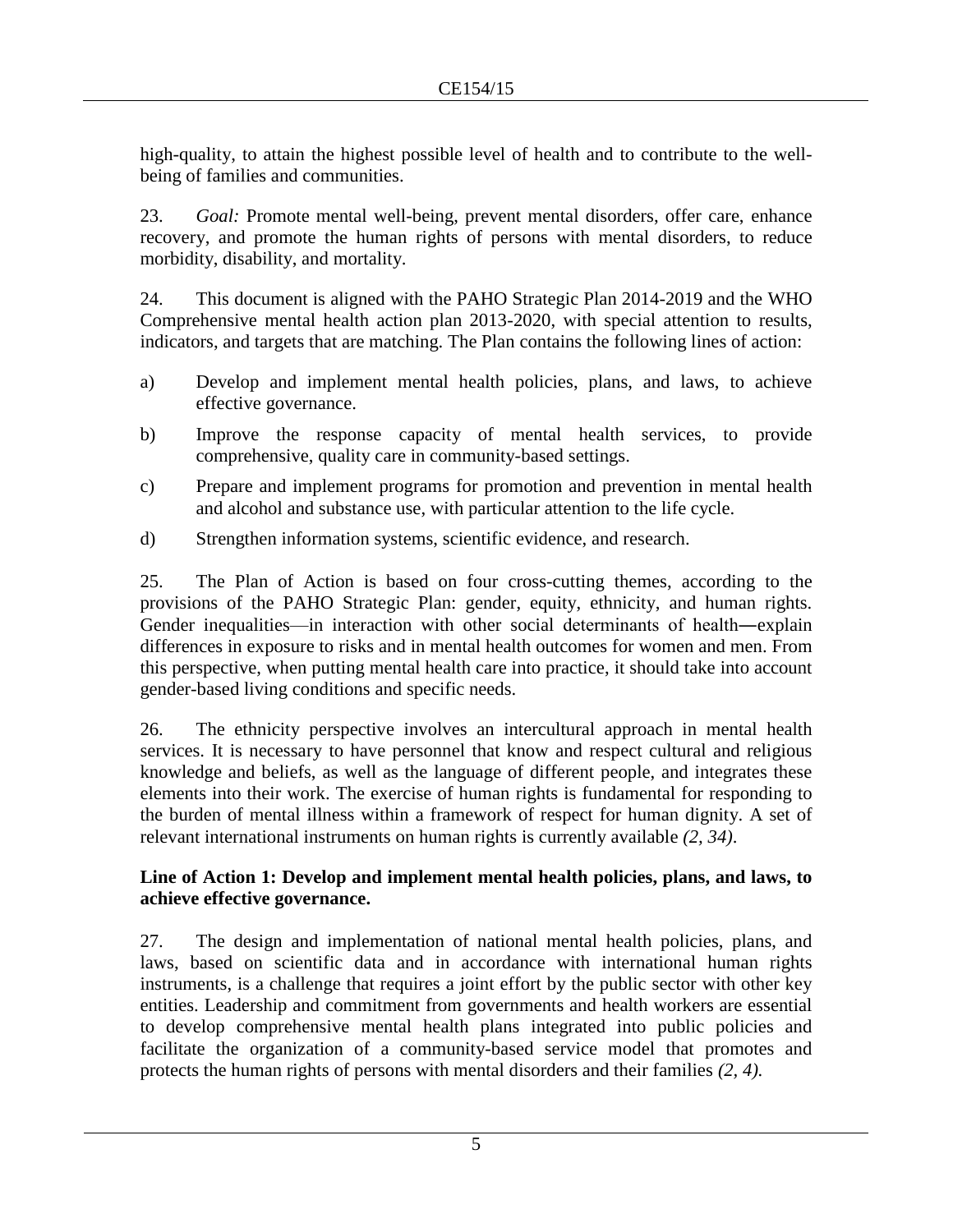28. Civil society plays a key role in the preparation and implementation of plans and laws, in particular through associations of users of mental health services and their families, peer support groups, social support groups, community integration and participation, and the promotion of effective and appropriate services. In the first year of implementation of the Plan a baseline will be established to measure progress of the civil society role.

29. Legislation on mental health provides a legal framework for promoting and protecting the human rights of people with mental disorders *(2, 4, 34)*. When mental health is addressed both in independent legislation (law) and when it is integrated into other laws on health and capacity, these should codify the principles, values, and basic objectives of international human rights instruments, and be consistent with the best international technical standards.

*Objective 1.1.* Develop and implement national mental health policies or plans that are aligned with regional and global mental health plans.\*\*

## *Indicator:*

1.1.1 Number of countries that have a national mental health policy or plan in line with regional and global mental health plans. Baseline (2013): 22.\* Target (2020): 30.

*Objective 1.2.* Draft and implement national mental health laws consistent with international human rights instruments.\*\*

## *Indicator:*

- 1.2.1 Number of countries that have national mental health laws consistent with international human rights instruments. Baseline (2013): 8.\* Target (2020): 18.
- \* Baseline data taken from regional WHO-AIMS (assessment report on mental health systems) *(33)*. Furthermore, these baselines will be reviewed in 2015 to be updated.

\*\* Result and indicator match PAHO Strategic Plan 2014-2019 *(5)*.

## **Line of Action 2: Improve the response capacity of mental health services, to provide comprehensive, quality care in community-based settings.**

30. A community mental health model is grounded on basic principles adopted and adapted by each country to organize service delivery. Its cornerstones include decentralization, inclusion of a mental health component in primary health care and in general hospitals, the existence of a service network, social participation, intersectoral coordination, and a human rights approach. It also implies the delivery of services that are culturally appropriate, equitable, and free from discrimination based on gender, race or ethnic group, sexual orientation, social class, or other conditions *(2, 4)*.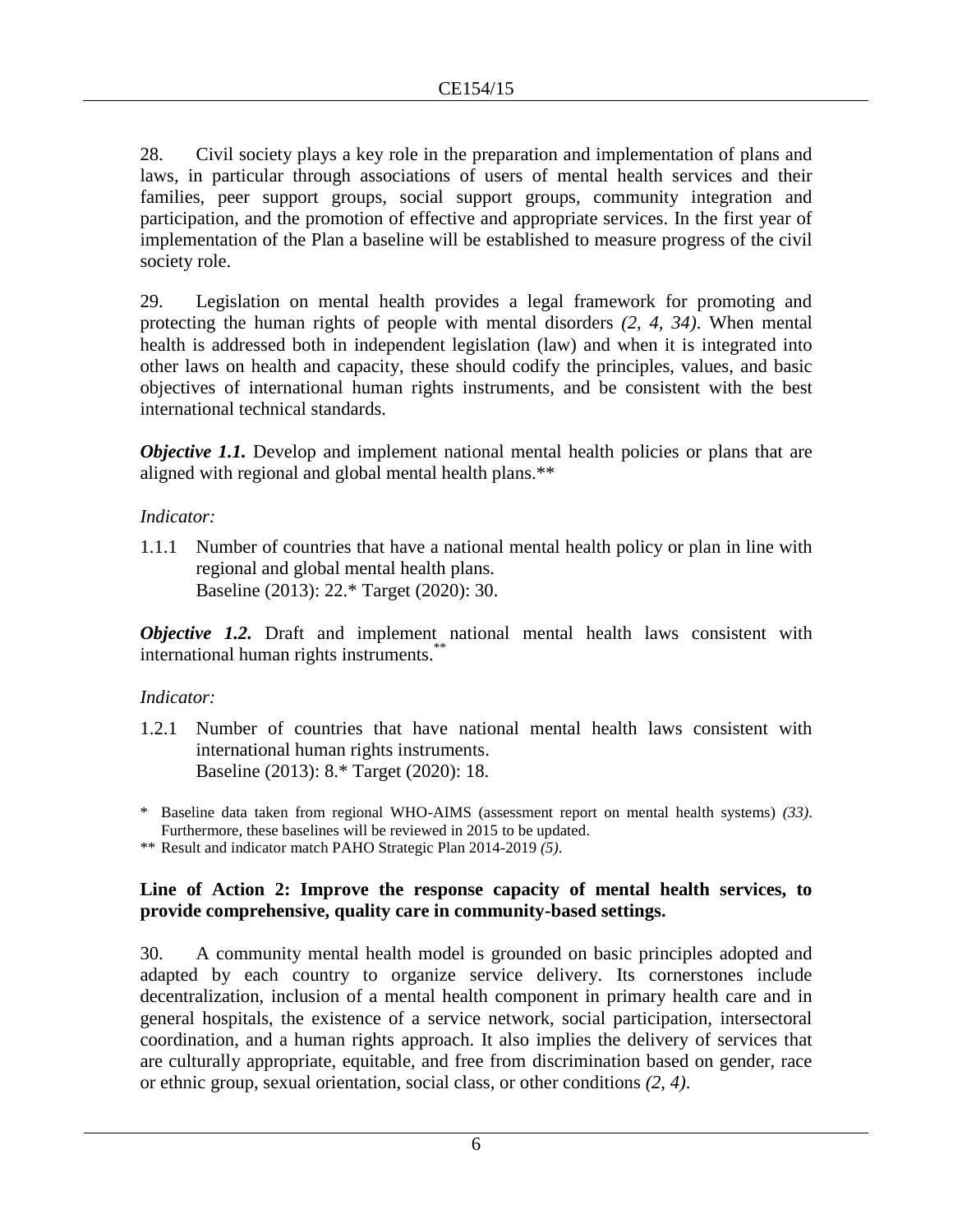31. An unfinished task in the Region is the restructuring of mental health services in order to put an end to psychiatric hospitals that, in many countries, still consume most of the resources dedicated to mental health. Development of a community model involves planning new services and alternatives that offer comprehensive and continuous care that make it possible to replace psychiatric hospitals. A recommended strategy is to use the resources of current psychiatric hospitals to establish specialized services in general hospitals and in the community *(35)*.

32. Community-based mental health services should base their approach on recovery, with emphasis on the support that people with mental disorders need to reach their own aspirations and goals. Among other tasks, these services should be "listening and responding to individuals' understanding of their condition and what helps them to recover; working with people as equal partners in their care; offering choice of treatment and therapies, and in terms of who provides care; and the use of peer workers and supports, who provide each other with encouragement and a sense of belonging, in addition to their expertise" *(4)*. Furthermore, the role of other sectors is fundamental to supporting people according to their needs for employment, housing, education, participation in community activities, etc.

33. An integrated approach to mental disorders that combines psychosocial and pharmacological interventions is the most effective. Availability of essential psychotropic drugs in community outpatient services and in primary health care is crucial *(36)*.

34. Systematic evaluation of mental health services guarantees that quality care is provided and that the human rights of service users and their family members are respected. The WHO *Quality Rights* project offers instruments and a methodology, which have begun to be adapted and implemented in the Region *(37)*.

35. Services should be responsive to the needs of vulnerable groups, especially those who are socioeconomically disadvantaged; the homeless mentally ill; people living with HIV/AIDS; women and children who are victims of violence; survivors of violence; lesbian, gay, bisexual, and transgendered people (LGBT); indigenous peoples; migrants and displaced persons; persons deprived of liberty; and minority groups within the national context. The term "vulnerable group" is used in this Plan to refer to individuals or a set of people that have acquired that vulnerability due to exposure to specific situations and conditions in their environment (not, of course, intrinsic weaknesses or lack of capacity). Each country should apply the term "vulnerable group" in accordance with its own context and characteristics.

36. Exposure to adverse life events, such as natural or man-made disasters, armed conflicts, civil unrest, continuing domestic violence, and forced migration or displacement, has physical and mental health consequences. Therefore, availability of mental health services and psychosocial support should be assured when planning the response by the health sector and other sectors.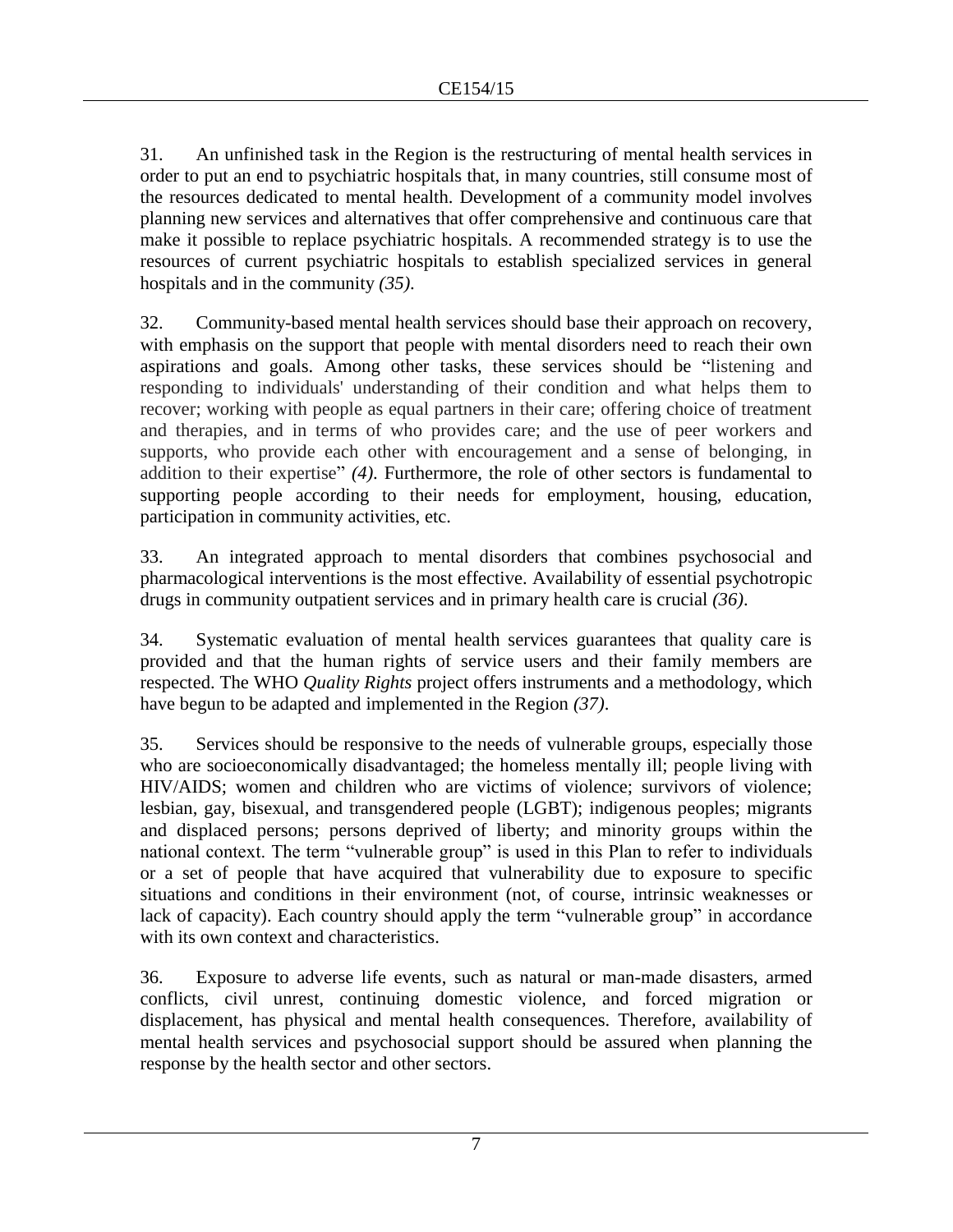37. Having the right number and equitable distribution of appropriately skilled mental health workers is central to the expansion of services. Vocational training (college) and continuing education (graduate level) should reflect the policies for the integration of mental health into general health services, including primary health care. Specialized professionals should facilitate the training, support, and supervision of non-specialized personnel; for example, so that they can identify people with mental health problems and care for them or refer them to a more appropriate service, if available. Supporting and training family members and caregivers of people with mental disorders will also contribute to increasing the response capacity of mental health services.

38. When planning expansion of mental health services, ensuring equitable access to efficient care, treatment, and recovery support is essential. To this end, efforts to study and maximize the use of telemodalities (such as mobile telephones, video links, Internet) should be undertaken, to guarantee access to mental health services in remote and neglected communities.

39. Increasing and decentralizing mental health services make it possible to gradually reduce the number of psychiatric hospital beds, which basically offer custodial care services. By setting up specialized services in the community (outpatient and in general hospitals), and integrating a mental health component into primary health care, the role of psychiatric hospitals should be gradually reduced. Integration of a mental health component into primary health care and other health care settings (e.g., emergency departments, criminal justice system, school health clinics) is essential for development of equitable service delivery, in addition to being a crucial strategy for bridging the mental disorders treatment gap.

*Objective 2.1*. Increase outpatient service coverage for mental health.\*

## *Indicator:*

2.1.1 Number of countries that have increased the rate of persons seen in outpatient mental health facilities above the regional average (975/100,000 population). Baseline (2013): 19.\*\* Target (2020): 30.

*Objective 2.2***.** Reduce role of psychiatric hospitals.

## *Indicator:*

2.2.1 Number of countries where psychiatric hospitals have reduced the number of beds by at least 15%. Baseline (2013): 0. Target (2020): 10.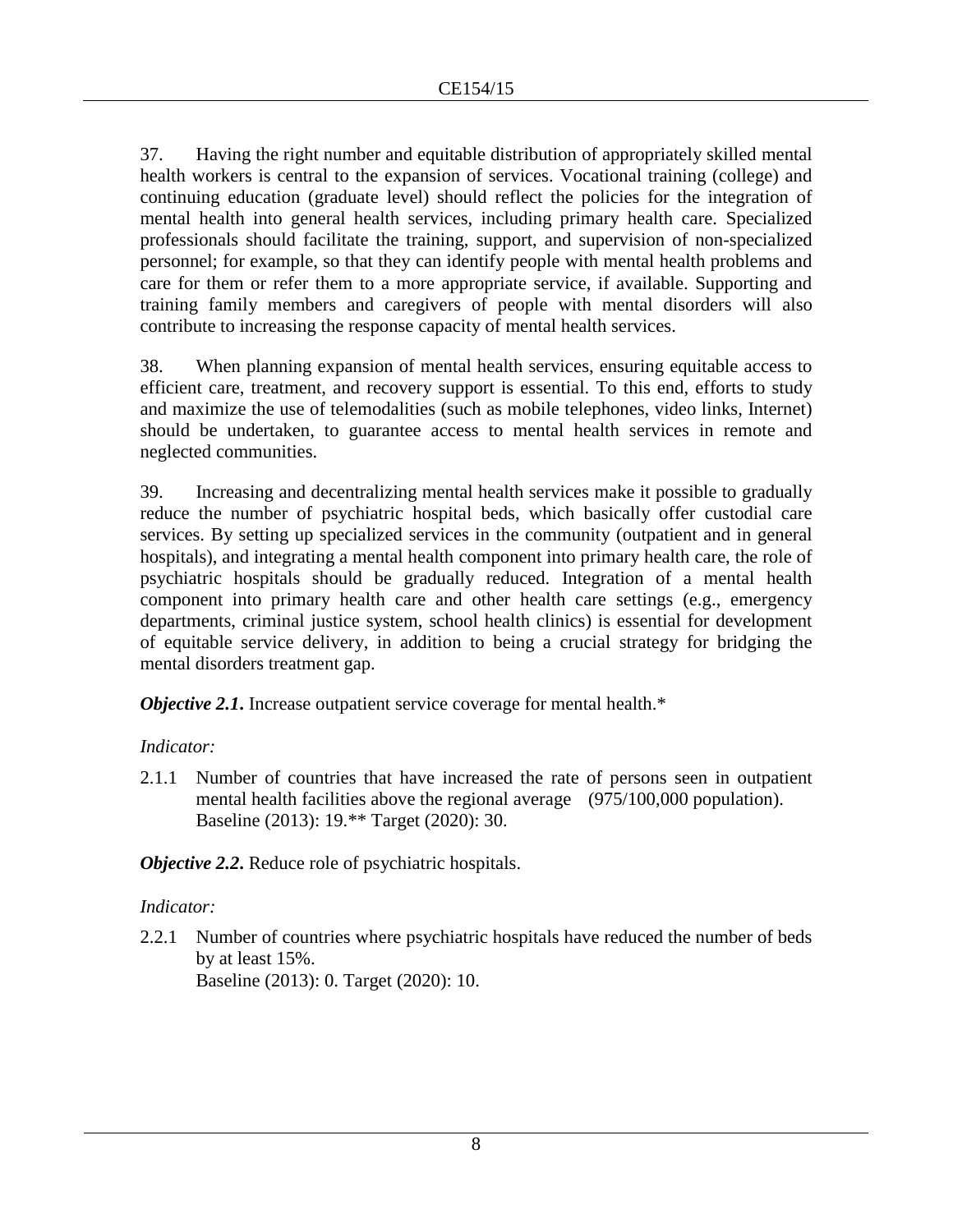*Objective 2.3.* Integrate mental health component into primary care.\*

*Indicator:* 

2.3.1 Number of countries that have integrated a mental health component into primary care.

Baseline (2013): 15.\*\*\* Target (2020): 25.

\* Result and indicator match PAHO Strategic Plan 2014-2019.

\*\* Baseline data taken from regional WHO-AIMS (assessment report on mental health systems) *(32)*.

\*\*\*Technical Unit on Mental Health and Substance Use Report.

## **Line of action 3: Prepare and implement programs for promotion and prevention in mental health and alcohol and substance use, with particular attention to the life cycle.**

40. The role of other sectors is crucial in the area of promotion and prevention, because mental health and substance use problems are influenced by social and economic determinants, including, for example, income level, employment status, education level, family cohesion, discrimination, violations of human rights, and exposure to adverse life events, including sexual violence, child abuse, and neglect *(4)*.

41. The early stages of life present an important opportunity to work on prevention, as up to 50% of mental disorders in adults begin before the age of 14 years. Opportunities also exist for preventive intervention with the elderly to improve quality of life, facilitate social integration, and reduce or prevent disability *(2, 4)*.

42. Interventions to promote mental health and prevent mental disorders should include support for antidiscrimination laws and regulations, and information campaigns against stigmatization and human rights violations *(4)*.

43. It is important for promotion and prevention programs to concentrate on evidence-based interventions that are appropriate to the context in which they are used. Programs can include these actions, among others: the nurturing of core individual attributes in the formative stages of life, early identification and treatment of emotional or behavioral problems in childhood and adolescence, promotion of healthy living conditions, strengthening of community protection networks that tackle violence, and social protection for the poor *(4)*.

44. Interventions to prevent suicide include reducing access to lethal means (in particular, firearms, bridges without barriers, pesticides, and medicines or drugs), responsible reporting by the media, and early recognition and treatment of mental disorders such as depression. It is essential to identify people at risk, monitor persons with suicidal ideation and previous suicide attempts, and provide immediate care to those who attempt suicide.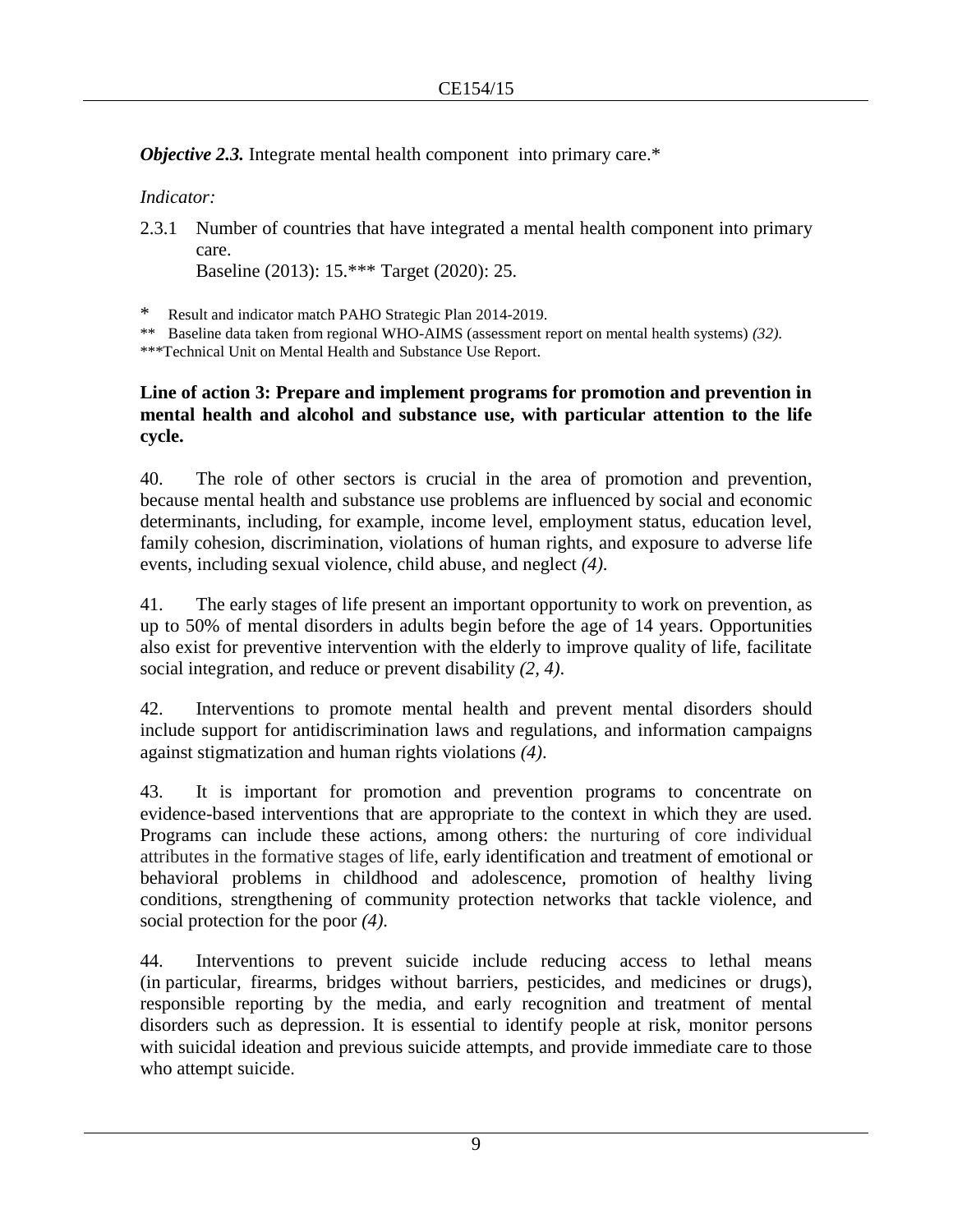45. The trend in the rate of suicide has remained stable in the Americas during the 20 years from 1990 to 2009. A slight decrease in rates was noted in North America (the United States and Canada), while a slight increase was observed in LAC. This is explained because the North American countries have reliable registries and carry out programs to address these problems. In LAC, on the contrary, underreporting is likely in many countries, which means that when information systems and registries improve, an increase in rates can be foreseen. Based on this study of trends, it is predicted that mortality from suicide will remain stable, even though many countries will improve their registries and will carry out programs for the prevention of suicidal behavior *(28)*.

*Objective 3.1.* Implement mental health promotion and prevention programs.

## *Indicator:*

3.1.1 Number of countries with operational multisectoral mental health promotion and prevention programs. Baseline (2013): 20.\* Target (2020): 25.

*Objective 3.2.* Implement mental of suicide prevention programs.

## *Indicator:*

3.2.1 Annual number of suicide deaths per 100,000 population.<sup>\*\*</sup> No increase in the regional suicide rate by 2020 compared to 2013: 7.3/100,000 population.\*\*\*

\*\* Indicator and target match impact indicator in the PAHO Strategic Plan 2014-2019.

\*\*\* See paragraph 45.

## **Line of Action 4: Strengthen information systems, scientific evidence, and research.**

46. Health information systems should regularly collect and report data on mental health service delivery, which should be broken down, at a minimum, by sex, age, race or ethnic group, and diagnosis. These data should be used routinely for evaluation and to report to authorities, and as a basis for improvement and expansion of services. The basic set of indicators suggested in the WHO Plan of Action will be reviewed, for its adaptation and gradual implementation by the countries of the Region.

47. According to the WHO-AIMS assessment, in LAC, 66% of psychiatric hospitals and 62% of outpatient facilities have functioning information systems and regularly provide information. Most of the available information comes from psychiatric hospitals, and refers to number of beds and admissions, according to sex, age, and diagnoses, with very little information on other parameters, such as involuntary admissions. Information from outpatient services is more varied; occasionally, the number of contacts is reported, but there is almost never a case registry *(33).* 

<sup>\*</sup> Baseline obtained from evaluation of the PAHO Strategic Plan 2008-2014 (SO3, RER 3.5, Indicator 3.5.2). The baseline will need to be reviewed during 2015 to confirm the real implementation of these programs and whether they meet basic technical requirements.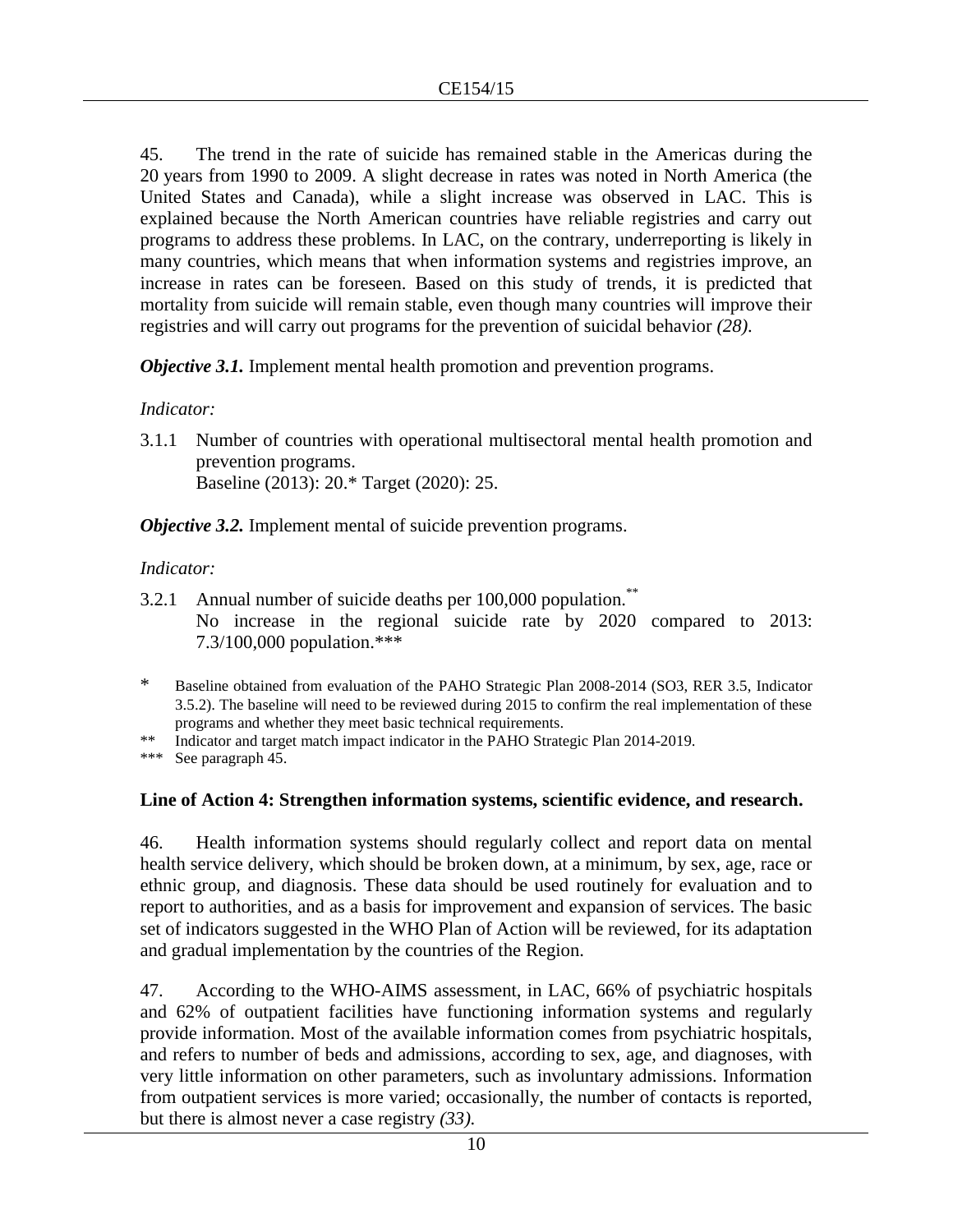48. Only a few countries have existing scientific research and produce data. To provide scientific evidence for interventions for the promotion, prevention, and treatment of mental disorders, research should encompass scientific activities ranging from discovery to service delivery, taking national priorities into account.

*Objective 4.1.* Strengthen information systems by integrating a basic set of mental health indicators that are systematically compiled and reported annually.

#### *Indicator:*

- 4.1.1 Number of countries with a basic set of agreed upon mental health indicators, systematically compiled and reported annually. Baseline (2013): 21.\* Target (2020): 30.
- **\*** Baseline obtained from evaluation of the PAHO Strategic Plan 2008-2014 (SO3, RER 3.3, Indicator 3.3.2). The baseline will need to be reviewed during 2015 to confirm the current status of health information systems and whether mental health data meet the minimum requirements of the set of basic indicators proposed by PAHO/WHO.

## **Monitoring, Analysis, and Evaluation**

49. This action plan contributes to achievement of the goals for Category 2 in the PAHO Strategic Plan. Monitoring and evaluation of this Plan will be aligned with the Organization's results-based management framework and its performance evaluation processes. Progress reports will be prepared based on information available at the end of each biennium. Mid-term and final evaluations of the Plan will be done to determine the strengths and weaknesses of its overall implementation, causal factors of the successes and failures, and future actions.

50. The sources for the necessary information are: *a)* PAHO/WHO mortality database; *b)* WHO-AIMS country reports updated every five years; *c)* other country reports, requested from Ministries of Health; *d)* reports from the Regional Mental Health and Substance Use Unit; and *e)* compilation of the research.

## **Financial Implications**

51. It is estimated that the cost of implementation of the *Plan* for the 6-year period (2015-2020) will be \$13,880,080.00. The estimated gap is 39% of the total budget. The fixed staff that currently makes up the Unit is sufficient to cover implementation of the Plan of Action in the six-year period; the funding gap is primarily for operating expenses for technical cooperation with the countries and for temporary contracting necessary for expert support in specific activities. It will be important to forge partnerships and identify donors who support the plan. Similarly, it is expected that the Member States will prioritize the issue and allocate resources to improve their community-based mental health programs and services. Cooperation and experience sharing among countries will be important, for which it will be necessary to mobilize financial resources.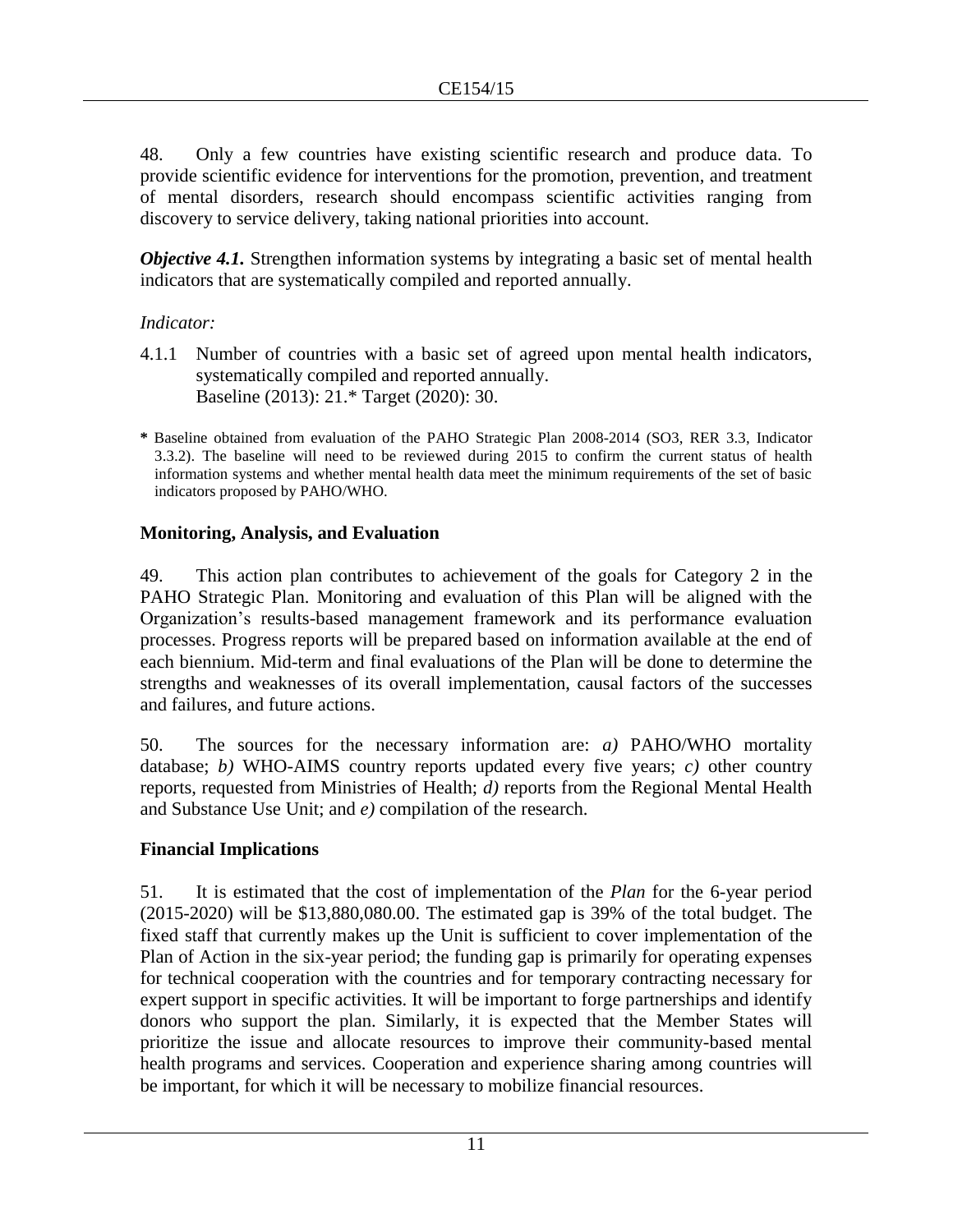## **Action by the Executive Committee**

52. The Executive Committee is requested to review this Plan of Action on Mental Health, which includes a proposed resolution (Annex A), and to make any observations and recommendations it deems pertinent.

Annexes

## **References**

- 1. Saraceno B, Freeman M, Funk M. Public mental health. In: Oxford Textbook of Public Health, 5th ed. New York: Oxford University Press; 2009, pp. 1081-1100.
- 2. Pan American Health Organization. Strategy and Plan of Action on Mental Health [Internet]. 49th Directing Council of PAHO, 61st Session of the Regional Committee of WHO for the Americas; 2009 Sep 28–Oct 2; Washington (DC), United States. Washington (DC): PAHO; 2009 (Document CD49/11 and Resolution CD49.R17) [cited 2013 Dec 5]. Available from: [http://www2.paho.org/hq/dmdocuments/2009/MENTAL\\_HEALTH.pdf](http://www2.paho.org/hq/dmdocuments/2009/MENTAL_HEALTH.pdf) <http://new.paho.org/hq/dmdocuments/2009/CD49.R17> (Eng.).pdf
- 3. Prince, M. et al. Global Mental Health 1. No health without mental health. In The Lancet, Global Mental Health [Internet]. *The Lancet* 2007 Sep 8; 370(9590):859- 877 [cited 2014 Jan 31]. Available from: [http://www.thelancet.com/journals/lancet/article/PIIS0140-6736\(07\)61238-](http://www.thelancet.com/journals/lancet/article/PIIS0140-6736(07)61238-0/fulltext) [0/fulltext](http://www.thelancet.com/journals/lancet/article/PIIS0140-6736(07)61238-0/fulltext)
- 4. World Health Organization. Comprehensive mental health action plan 2013-2020 [Internet]. Geneva: WHO; 2013 [cited 2014 Jan 31]. Available from: [http://apps.who.int/iris/bitstream/10665/89966/1/9789241506021\\_eng.pdf?ua=1](http://apps.who.int/iris/bitstream/10665/89966/1/9789241506021_eng.pdf?ua=1)
- 5. Pan American Health Organization. Strategic Plan of the Pan American Health Organization 2014-2019 [Internet]. 52nd Directing Council of PAHO, 65th Session of the Regional Committee of WHO for the Americas; 2013 Sep 30-Oct 4; Washington (DC), United States. Washington (DC): PAHO; 2013 (Official Document 345) [cited 2014 Jan 31]. Available from: [http://www.paho.org/hq/index.php?option=com\\_docman&task=doc\\_download&gid](http://www.paho.org/hq/index.php?option=com_docman&task=doc_download&gid=22850&Itemid=270&lang=en) [=22850&Itemid=270&lang=en](http://www.paho.org/hq/index.php?option=com_docman&task=doc_download&gid=22850&Itemid=270&lang=en)
- 6. González Uzcategui R, Levav I. (eds.) Reestructuración de la atención psiquiátrica: bases conceptuales y guías para su implementación: memorias de la Conferencia Regional para la Reestructuración de la Atención Psiquiátrica = Restructuration of psychiatric care: conceptual basis and implementation guidelines: Annals of the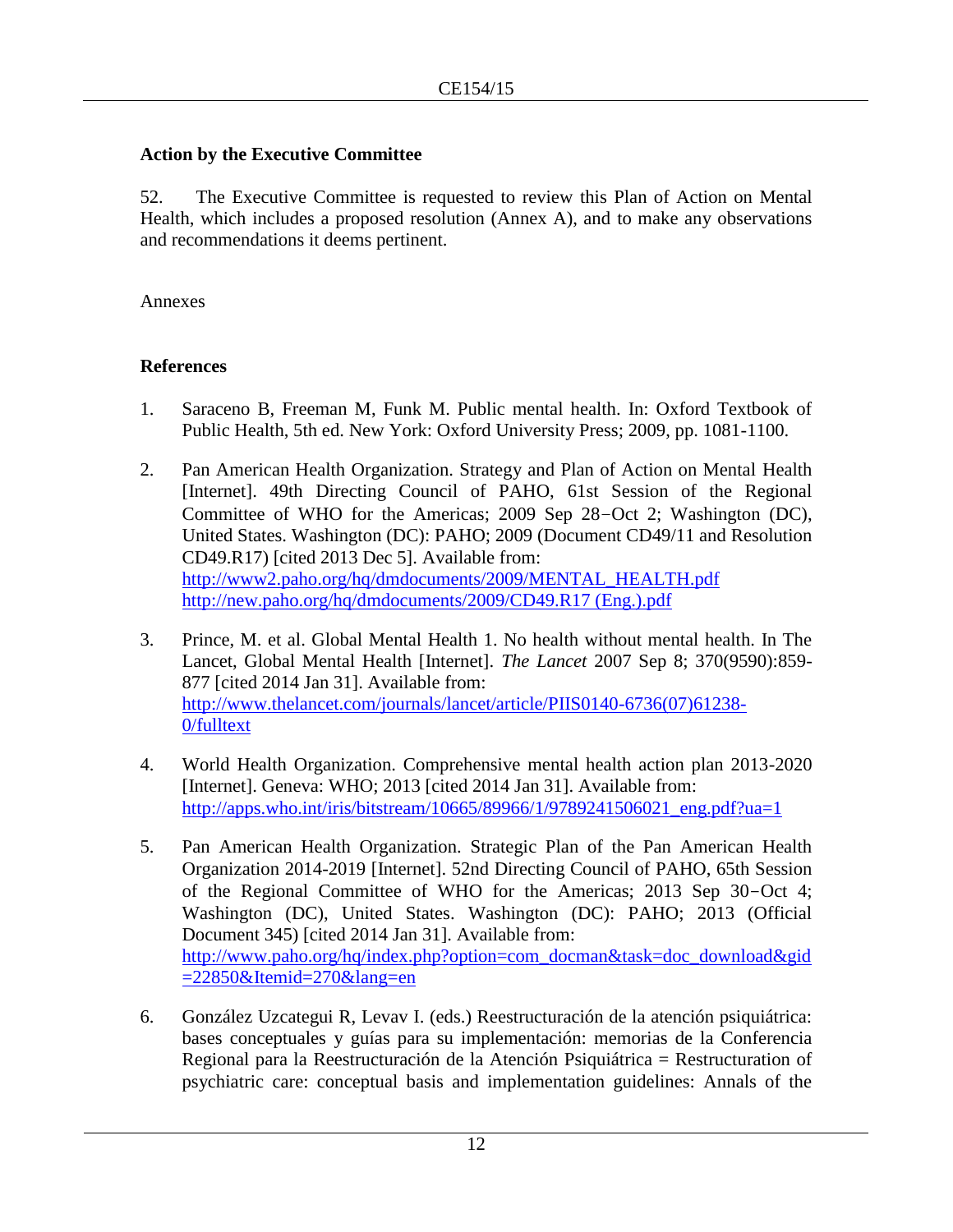Regional Conference on Restructuring of Psychiatric Care. Washington (DC): PAHO; 1991 (document HPA/MND 1.91).

- 7. Pan American Health Organization. Declaration of Caracas [Internet]. Adopted in Caracas, Venezuela, on 14 November 1990 by the Conference on the Restructuring of Psychiatric Care in Latin America within the Local Health Systems. Washington (DC): PAHO; 1990 [cited 2014 Jan 31]. Available from: <http://www2.paho.org/hq/dmdocuments/2008/DECLARATIONOFCARACAS.pdf>
- 8. Pan American Health Organization. Mental Health [Internet]. 40th Directing Council of PAHO, 49th Session of the Regional Committee of WHO for the Americas; 1997 Sep 22-23; Washington (DC), US. Washington (DC): PAHO; 1997 (Resolution CD49.R19) [cited 2014 Jan 31]. Available from: [http://www1.paho.org/English/GOV/CD/ftcd\\_40.htm](http://www1.paho.org/English/GOV/CD/ftcd_40.htm)
- 9. Pan American Health Organization. Mental Health [Internet]. 43 Directing Council of PAHO, 53rd Session of the Regional Committee of WHO for the Americas; 2001 Sep 24-28; Washington (DC), United States. Washington (DC): PAHO; 2001 (Resolution CD43.R10) [cited 2014 Jan 31]. Available from: <http://www1.paho.org/english/gov/cd/cd43.r10-e.pdf>
- 10. Rodríguez J, González R. (eds.) La reforma de los servicios de salud mental: 15 años después de la Declaración de Caracas [Internet]. Washington (DC): PAHO; 2007 [cited 2014 Jan 31]. Available from: [http://www2.paho.org/hq/dmdocuments/2009/Reforma%20de%20las%20servicos%](http://www2.paho.org/hq/dmdocuments/2009/Reforma%20de%20las%20servicos%20de%20sald%20mental.pdf) [20de%20sald%20mental.pdf](http://www2.paho.org/hq/dmdocuments/2009/Reforma%20de%20las%20servicos%20de%20sald%20mental.pdf)
- 11. Pan American Health Organization; Ministry of Health of the Federative Republic of Brazil; World Health Organization. The Brasilia Principles [Internet]. Regional Conference on Mental Health Services Reform – 15 years after the Caracas Declaration; 2005 Nov 7-9; Brasilia (Brazil). Washington (DC): PAHO; 2006 [cited 2014 Jan 31]. Available from: [http://www2.paho.org/hq/dmdocuments/2008/principles\\_of\\_Brazilia.pdf](http://www2.paho.org/hq/dmdocuments/2008/principles_of_Brazilia.pdf)
- 12. Pan American Health Organization. Panama Consensus [Internet]. Regional Conference on Mental Health; 2010 Oct 7-8; Panama City (Panama). Washington (DC): PAHO; 2010 [cited 2014 Jan 31]. Available from: [http://www.paho.org/hq/index.php?option=com\\_docman&task=doc\\_download&gid](file:///C:/Users/kesteld/AppData/Local/Microsoft/Windows/Temporary%20Internet%20Files/Content.Outlook/HNT91MC9/%09http:/www.paho.org/hq/index.php%3foption=com_docman&task=doc_download&gid=19535&Itemid=270)
	- [=19535&Itemid=270](file:///C:/Users/kesteld/AppData/Local/Microsoft/Windows/Temporary%20Internet%20Files/Content.Outlook/HNT91MC9/%09http:/www.paho.org/hq/index.php%3foption=com_docman&task=doc_download&gid=19535&Itemid=270)
- 13. Pan American Health Organization. Health Agenda for the Americas 2008-2017 [Internet]. Presented by the Ministers of Health of the Americas in Panama City; 2007 Jun 3; Panama. Washington (DC): PAHO; 2007 [cited 2014 Jan 31]. Available from: [http://www.paho.org/hq/index.php?option=com\\_content&view=article&id=1976:he](http://www.paho.org/hq/index.php?option=com_content&view=article&id=1976:health-agenda-for-the-americas20082017&Itemid=0&lang=en) [alth-agenda-for-the-americas20082017&Itemid=0&lang=en](http://www.paho.org/hq/index.php?option=com_content&view=article&id=1976:health-agenda-for-the-americas20082017&Itemid=0&lang=en)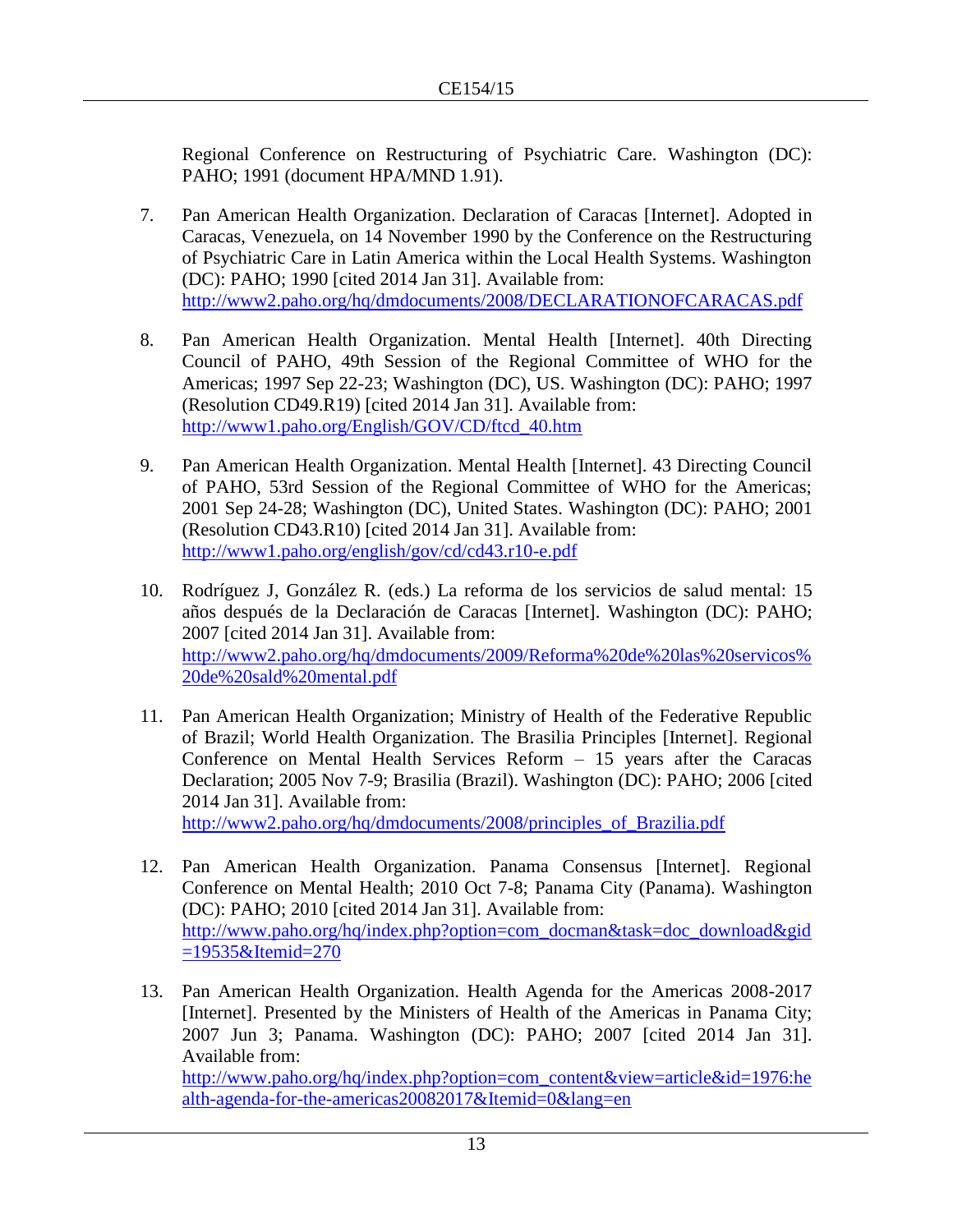- 14. World Health Organization. mhGAP: Mental Health Gap Action Programme: Scaling up care for mental, neurological, and substance use disorders [Internet]. WHO: Geneva; 2008 [cited 2014 Jan 31]. Available from: [http://new.paho.org/hq/index.php?option=com\\_content&task=view&id=326&Itemi](http://new.paho.org/hq/index.php?option=com_content&task=view&id=326&Itemid=259)  $d=259$
- 15. World Health Organization, Mental Health Gap Action Programme. mhGAP intervention guide for mental, neurological and substance use disorders in nonspecialized health settings [Internet]. WHO: Geneva: 2011 [cited 2014 Jan 31]. Available from:

[http://www.who.int/mental\\_health/publications/mhGAP\\_intervention\\_guide/en/](http://www.who.int/mental_health/publications/mhGAP_intervention_guide/en/)

- 16. Pan American Health Organization. Strategy and Plan of Action on Epilepsy [Internet]. Washington (DC): PAHO; 2011 [cited 2014 Jan 31]. Available from: [http://www.paho.org/hq/index.php?option=com\\_docman&task=doc\\_download&gid](http://www.paho.org/hq/index.php?option=com_docman&task=doc_download&gid=24657&Itemid=270&lang=en)  $=24657\&$ Itemid $=270\&$ lang=en
- 17. World Health Organization. Global strategy to reduce the harmful use of alcohol [Internet]. Geneva: WHO; 2010 [cited 2014 Jan 31]. Available from: [http://www.who.int/entity/substance\\_abuse/alcstratenglishfinal.pdf?ua=1](http://www.who.int/entity/substance_abuse/alcstratenglishfinal.pdf?ua=1)
- 18. Pan American Health Organization. Plan of Action to Reduce the Harmful Use of Alcohol [Internet]. 51st Directing Council of PAHO, 63rd Session of the Regional Committee of WHO for the Americas; 2011 Sep 26-30; Washington (DC), United States. Washington (DC): PAHO; 2011 (Document CD51/8, Rev. 1) [cited 2014 Jan 31]. Available from: [http://www.paho.org/hq/index.php?option=com\\_docman&task=doc\\_download&gid](http://www.paho.org/hq/index.php?option=com_docman&task=doc_download&gid=14607&Itemid)  $=14607\&$ Itemid=
- 19. Pan American Health Organization. Strategy on Substance Use and Public Health [Internet]. 50th Directing Council of PAHO, 62nd Session of the Regional Committee of WHO for the Americas; 2010 Sep 27-Oct 1; Washington (DC), United States. Washington (DC): PAHO; 2010 (Document CD50/18, Rev. 1; and Resolution CD50.R2) [cited 2014 Jan 31]. Available from: <http://www2.paho.org/hq/dmdocuments/2010/CD50-18-e.pdf> <http://www.paho.org/hq/dmdocuments/2010/cd50.r2-s.pdf>
- 20. Pan American Health Organization. Plan of Action on Psychoactive Substance Use and Public Health [Internet]. 51st Directing Council of PAHO, 63rd Session of the Regional Committee of WHO for the Americas; 2011 Sep 26-30; Washington (DC), United States. Washington (DC): PAHO; 2011 (Document CD51/9) [cited 2014 Jan 31]. Available from: [http://www.paho.org/hq/index.php?option=com\\_docman&task=doc\\_download&gid](http://www.paho.org/hq/index.php?option=com_docman&task=doc_download&gid=14583&Itemid)  $=14583\&$ Itemid $=$
- 21. United Nations. Political Declaration of the High-level Meeting of the General Assembly on the Prevention and Control of Non-communicable Diseases [Internet].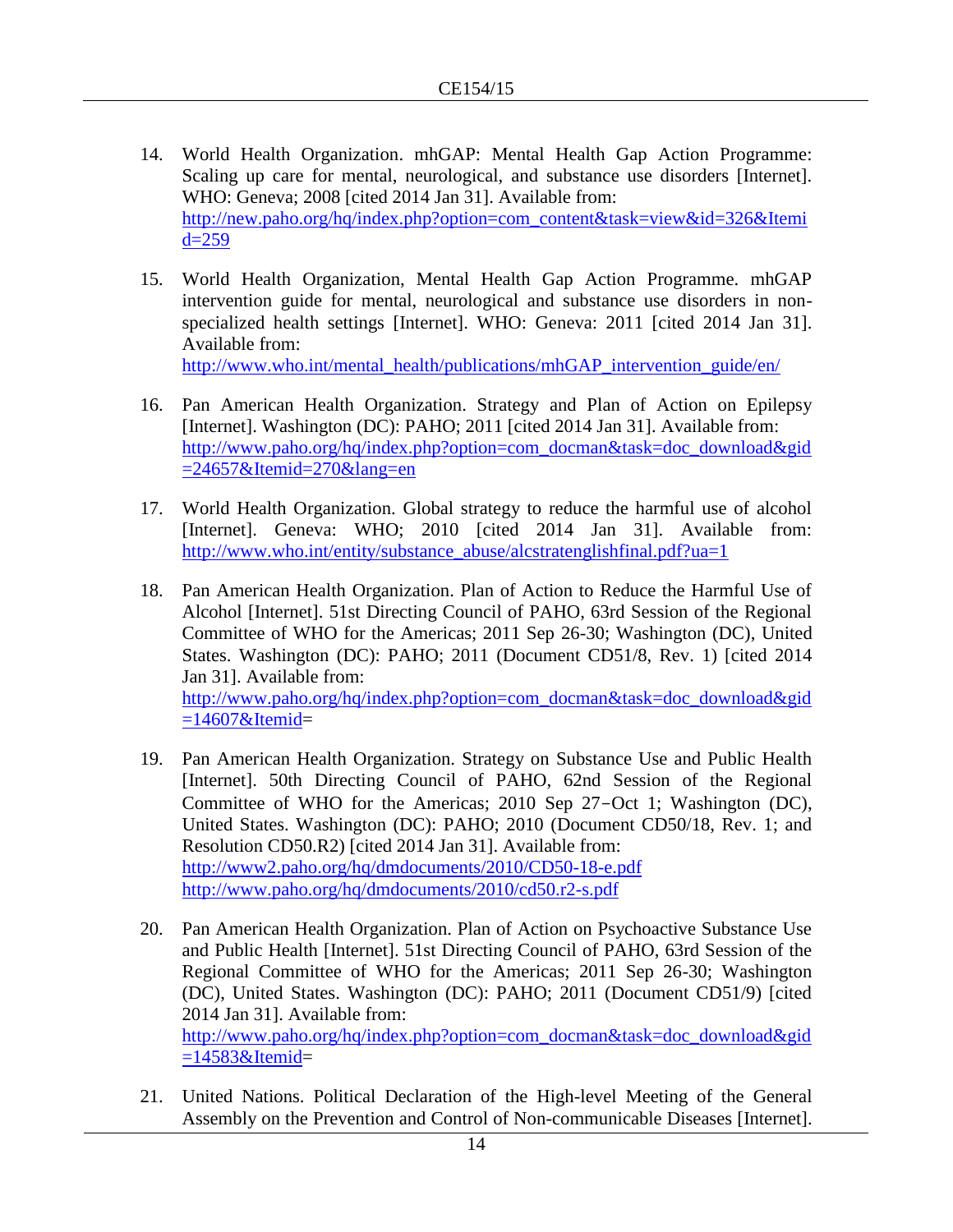66th Session of the United Nations General Assembly, 3rd Plenary Session; 2011 Sep 19; New York (United States). New York: UN; 2011 (Document A/RES/66/2) [cited 2014 Jan 31]. Available from:

<http://daccess-ods.un.org/access.nsf/Get?OpenAgent&DS=A/RES/66/2&Lang=E>

22. World Health Organization. Draft comprehensive global monitoring framework and targets for the prevention and control of noncommunicable diseases. Formal Meeting of Member States to conclude the work on the comprehensive global monitoring framework, including indicators, and a set of voluntary global targets for the prevention and control of noncommunicable diseases: Report by the Director-General. [Internet]. 66th World Health Assembly; 2013 May 20-28; Geneva (Switzerland). Geveva: WHO; 2013 (Document A66/8) [cited 2014 Jan 31]. Available from:

[http://apps.who.int/gb/ebwha/pdf\\_files/WHA66/A66\\_8-en.pdf](http://apps.who.int/gb/ebwha/pdf_files/WHA66/A66_8-en.pdf)

- 23. Pan American Health Organization. Plan of Action for the Prevention and Control of Noncommunicable Diseases [Internet]. 52nd Directing Council of PAHO, 65th Session of the Regional Committee of WHO for the Americas; 2013 Sep 30-Oct 4; Washington (DC), United States. Washington (DC): PAHO; 2013 (Document CD52/7, Rev. 1) [cited 2014 Jan 31]. Available from: [http://www.paho.org/hq/index.php?option=com\\_docman&task=doc\\_download&gid](http://www.paho.org/hq/index.php?option=com_docman&task=doc_download&gid=22841&Itemid=270&lang=es)  $=22841\&$ Itemid $=270\&$ lang $=$ es
- 24. Pan American Health Organization; Ministry of Health of Brazil. Brasilia Consensus [Internet]. 1st Regional Meeting of Users of Mental Health Services and their Families, 2013 Oct 15-17; Brasilia (Brazil). Brasilia: PAHO-Ministry of Health; 2013 [cited 2014 Apr 15]. Available from: [http://www.paho.org/hq/index.php?option=com\\_docman&task=doc\\_download&gid](http://www.paho.org/hq/index.php?option=com_docman&task=doc_download&gid=24574&Itemid=270&lang=en)  $=24574\&$ Itemid $=270\&$ lang=en
- 25. Kohn, R. Treatment Gap in the Americas [Internet]. Washington (DC); 2013 (Technical Document) [cited 2014 Jan 31]. Available from: [http://www.paho.org/hq/index.php?option=com\\_docman&task=doc\\_view&gid=23](http://www.paho.org/hq/index.php?option=com_docman&task=doc_view&gid=23178&Itemid=270&lang=en) [178&Itemid=270&lang=en](http://www.paho.org/hq/index.php?option=com_docman&task=doc_view&gid=23178&Itemid=270&lang=en)
- 26. Rodríguez J, Kohn R, Aguilar S. Epidemiología de los trastornos mentales en América Latina y el Caribe [Internet]. Washington (DC): Pan American Health Organization; 2009 (Scientific and Technical Publication No. 632) [cited 2014 Jan 31]. Available from: [http://iris.paho.org/xmlui/bitstream/handle/123456789/740/9789275316320.pdf?seq](http://iris.paho.org/xmlui/bitstream/handle/123456789/740/9789275316320.pdf?sequence) [uence](http://iris.paho.org/xmlui/bitstream/handle/123456789/740/9789275316320.pdf?sequence)
- 27. World Health Organization. Mental health aspects of women's reproductive health: a global review of the literature [Internet]. Geneva: WHO; 2009 [cited 2014 Jan 31]. Available from: <http://www.who.int/reproductivehealth/publications/general/9789241563567/en/>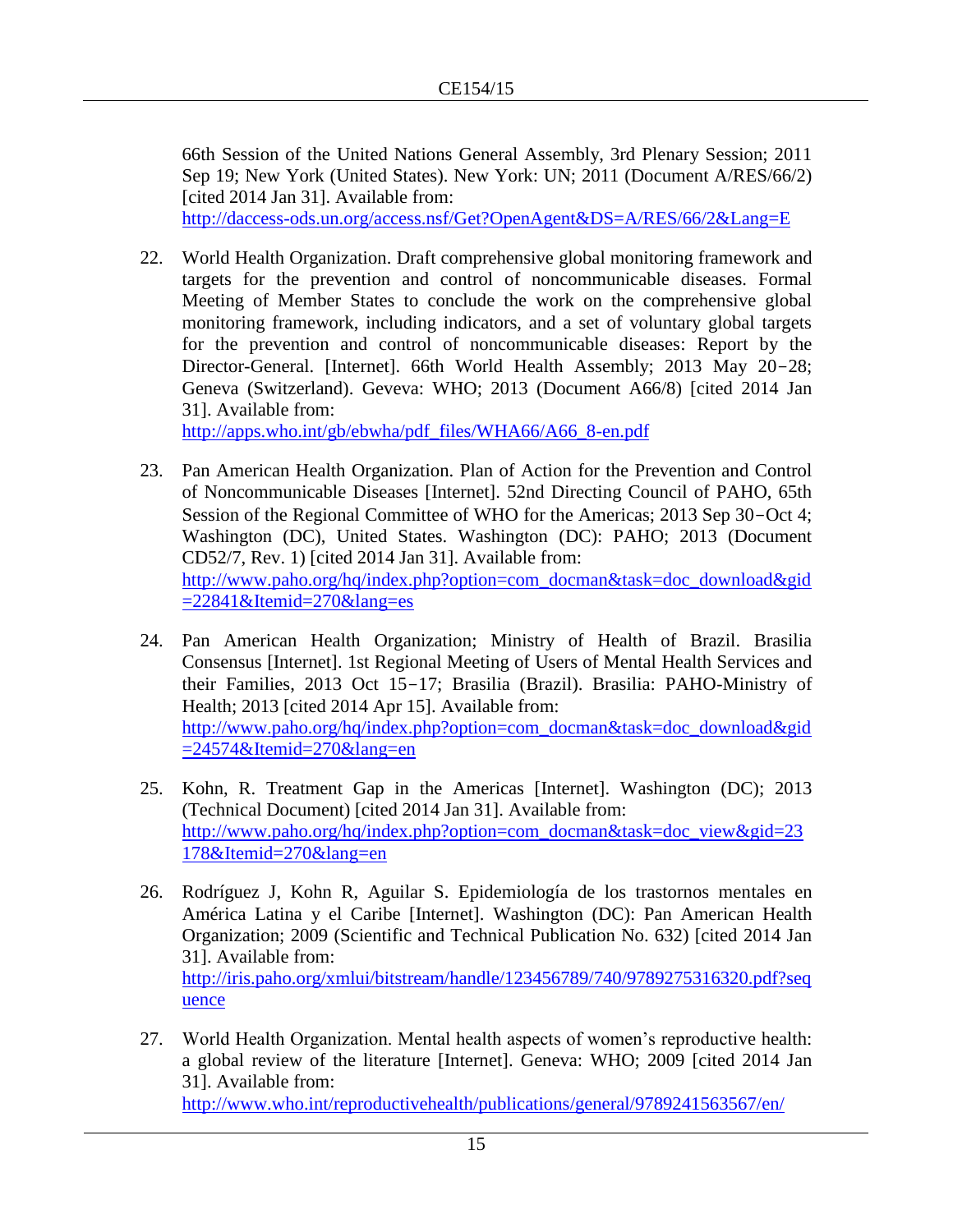- 28. World Health Organization; Alzheimer's Disease Internationl. Dementia: a public health priority [Internet]. Geneva: WHO; 2012 [cited 2014 Jan 31]. Available from: [http://www.who.int/mental\\_health/publications/dementia\\_report\\_2012/en/](http://www.who.int/mental_health/publications/dementia_report_2012/en/)
- 29. Organización Panamericana de la Salud. Informe regional sobre la mortalidad por suicidio. Washington (DC): OPS. Por publicarse en el 2014.
- 30. World Health Organization; United Nations Population Fund. Global and regional estimates of violence against women: prevalence and health effects of intimate partner violence and non-partner sexual violence [Internet]. Geneva: WHO; 2013 [cited 2014 Jan 31]. Available from: <http://www.who.int/reproductivehealth/publications/violence/9789241564625/en/>
- 31. Speizer, I.S., et al. (2008) Dimensions of child punishment in two Central American countries: Guatemala and El Salvador = Dimensiones del castigo infantil en dos países de América Central: Guatemala y El Salvador [Internet]. *Rev Panam Salud Publica* 2008. 23(4): p. 247-256 [cited 2014 Jan 31]. Available from: [http://www.scielosp.org/scielo.php?script=sci\\_arttext&pid=S1020-](http://www.scielosp.org/scielo.php?script=sci_arttext&pid=S1020-49892008000400004&lng=en&nrm=iso) [49892008000400004&lng=en&nrm=iso](http://www.scielosp.org/scielo.php?script=sci_arttext&pid=S1020-49892008000400004&lng=en&nrm=iso)
- 32. World Health Organization. World Health Organization assessment instrument for mental health systems [Internet]. Geneva: WHO; 2005 (WHO-AIMS Version 2.2.) [cited 2014 Jan 31]. Available from: [http://www.who.int/mental\\_health/evidence/AIMS\\_WHO\\_2\\_2.pdf.](http://www.who.int/mental_health/evidence/AIMS_WHO_2_2.pdf)
- 33. Pan American Health Organization. WHO-AIMS: Report on Mental Health Systems in Latin America and the Caribbean [Internet]. Washington (DC): PAHO; 2013 [cited 2014 Jan 31]. Available from: [http://www.paho.org/hq/index.php?option=com\\_docman&task=doc\\_view&gid=21](http://www.paho.org/hq/index.php?option=com_docman&task=doc_view&gid=21325&Itemid) [325&Itemid=](http://www.paho.org/hq/index.php?option=com_docman&task=doc_view&gid=21325&Itemid)
- 34. Pan American Health Organization. Health and Human Rights: Concept Paper [Internet]. (CD50/12). 50th Directing Council of PAHO, 62nd Session of the Regional Committee of WHO for the Americas; 2010 Sep 27-Oct 1; Washington (DC), United States. Washington (DC): PAHO 2010 [cited 2014 Jan 31]. Available from:

<http://www2.paho.org/hq/dmdocuments/2010/CD50-12-e.pdf>

35. Caldas de Almeida J, Cohen A (eds.). Innovative mental health programs in Latin America & the Caribbean [Internet]. Washington (DC): PAHO; 2008 [cited 2014 Jan 31]. Available from: [http://www.paho.org/hq/index.php?option=com\\_content&view=article&id=193&It](http://www.paho.org/hq/index.php?option=com_content&view=article&id=193&Itemid=247&lang=es) [emid=247&lang=es](http://www.paho.org/hq/index.php?option=com_content&view=article&id=193&Itemid=247&lang=es)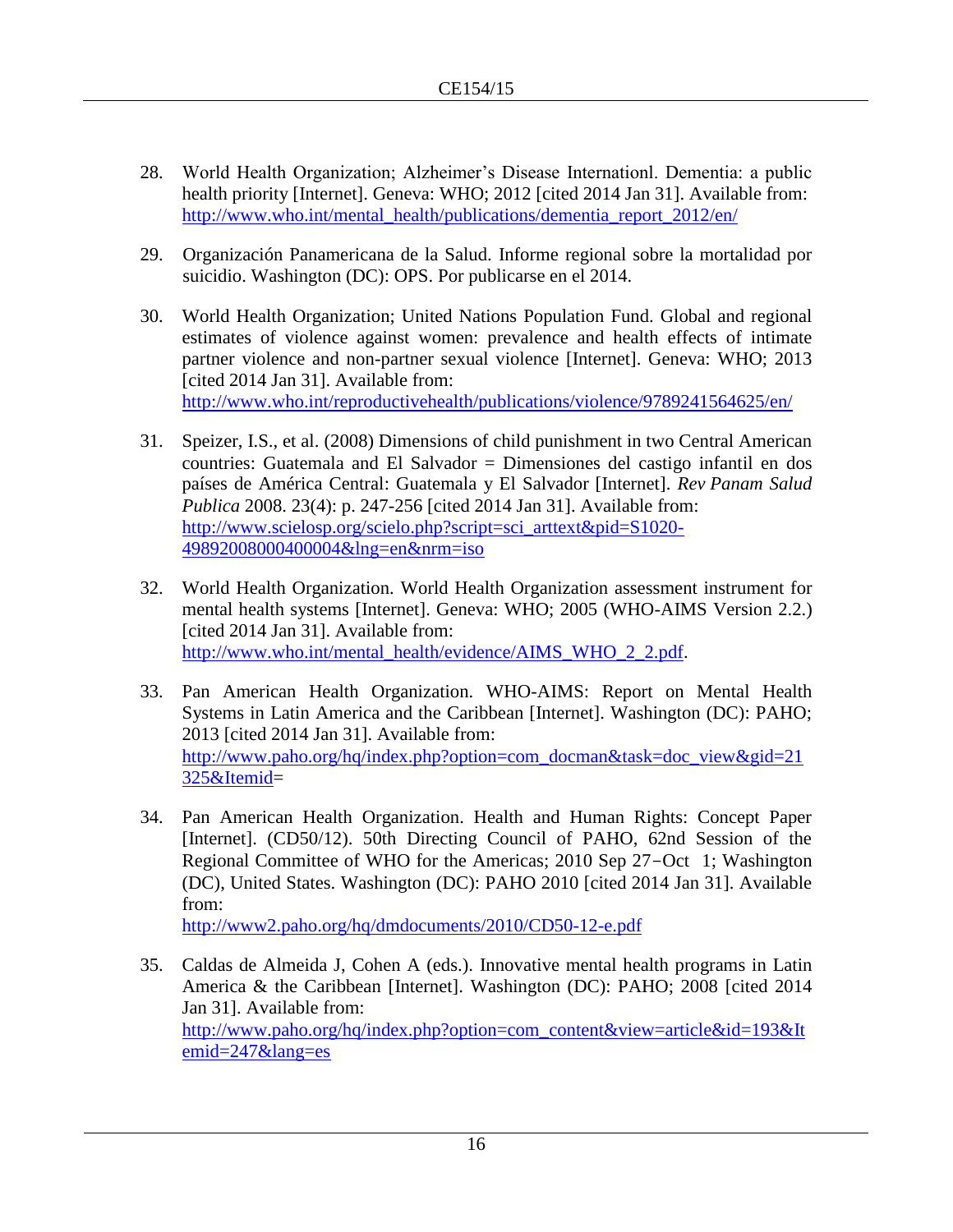- 36. World Health Organization. Pharmacological treatment of mental disorders in primary health care [Internet]. WHO: Geneva; ©2009 [cited 2014 Jan 31]. Available from: [http://whqlibdoc.who.int/publications/2009/9789241547697\\_eng.pdf?ua=1](http://whqlibdoc.who.int/publications/2009/9789241547697_eng.pdf?ua=1)
- 37. World Health Organization. WHO QualityRights Tool Kit: assessing and improving quality and human rights in mental health and social care facilities [Internet]. Geneva: WHO; 2012 [cited 2014 Jan 31]. Available from: [http://apps.who.int/iris/bitstream/10665/70927/3/9789241548410\\_eng.pdf?ua=1](http://apps.who.int/iris/bitstream/10665/70927/3/9789241548410_eng.pdf?ua=1)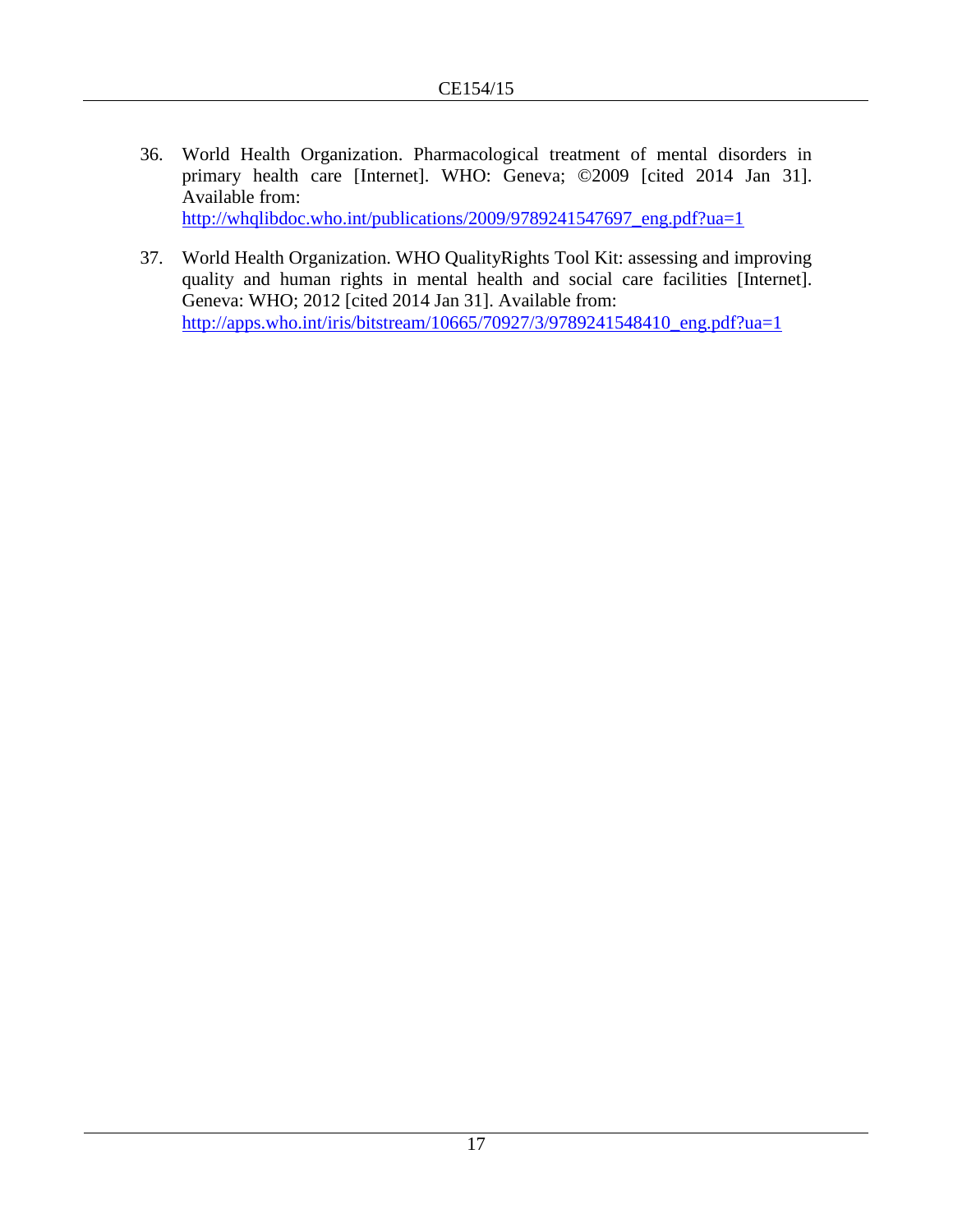



# **154th SESSION OF THE EXECUTIVE COMMITTEE**

*Washington, D.C., USA, 16-20 June 2014*

CE154/15 Annex A Original: Spanish

## *PROPOSED RESOLUTION*

## **PLAN OF ACTION ON MENTAL HEALTH**

## *THE 154th SESSION OF THE EXECUTIVE COMMITTEE,*

Having reviewed the proposed *Plan of Action on Mental Health* (document CE154/15),

#### *RESOLVES:*

To recommend that the Directing Council adopt a resolution written in the following terms:

## **PLAN OF ACTION ON MENTAL HEALTH**

## *THE 53rd DIRECTING COUNCIL,*

Having reviewed the *Plan of Action on Mental Health* (document CD53/);

Recognizing that there is a high prevalence of mental and substance use disorders in the world and that they are major contributors to morbidity, disability, and premature mortality, and that, in addition, there is a wide treatment gap;

Understanding that there is no health without mental health, conceptualized not only as the absence of disease, but as a "state of well-being in which the individual realizes his or her own abilities, can cope with the normal stresses of life, can work productively and fruitfully, and is able to make a contribution to his or her community";

Considering that, in 2009, the Directing Council of PAHO adopted the Strategy and Plan of Action on Mental Health; and that, in 2013, the World Health Assembly approved the Comprehensive mental health action plan 2013-2020, and that also that same year, PAHO adopted its Strategic Plan 2014-2019, it is advisable and necessary to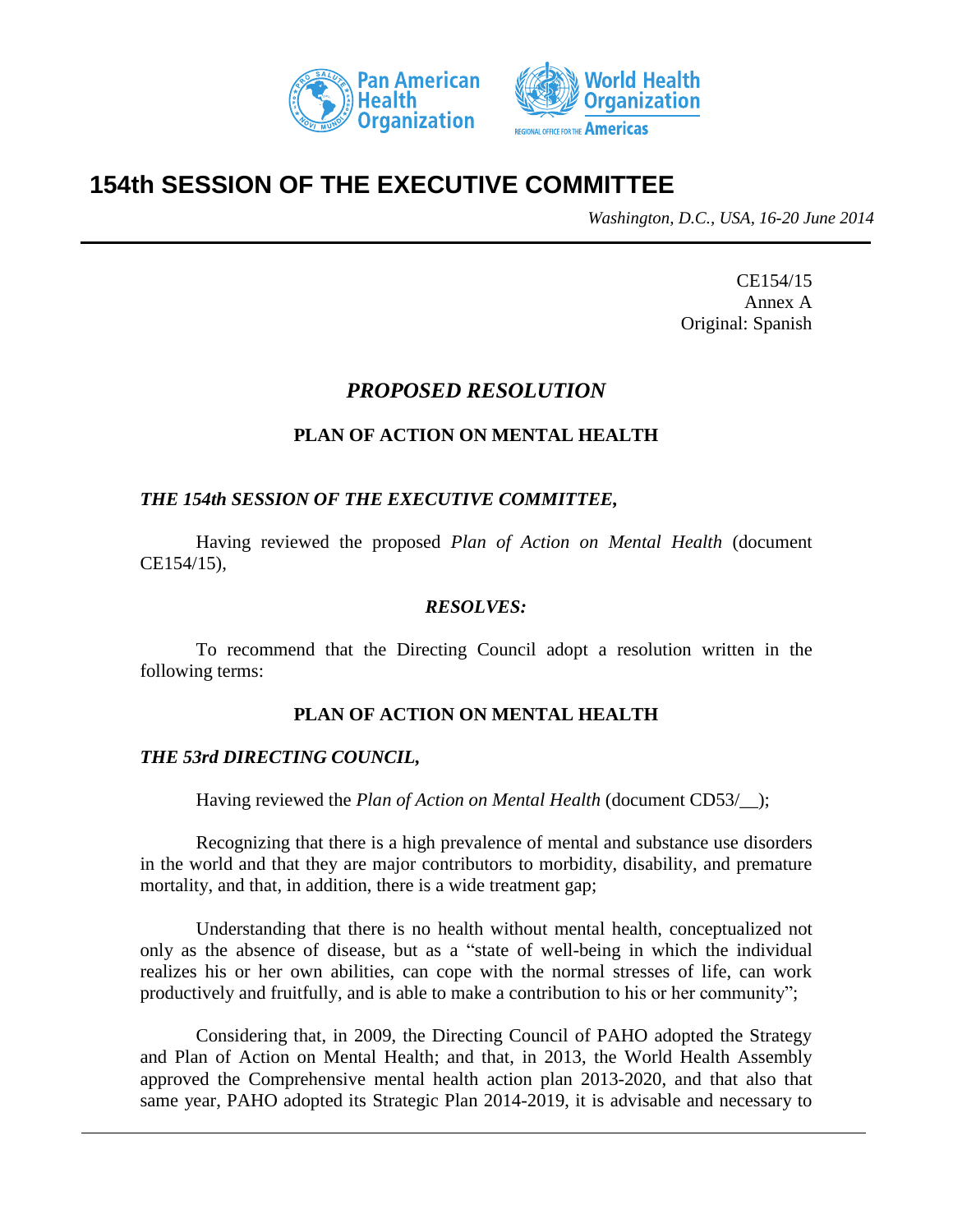update our regional Plan of Action on Mental Health and align it with the PAHO Strategic Plan and with the WHO Comprehensive mental health action plan;

Observing that the Plan of Action on Mental Health addresses the lines of action fundamental for responding to the various of mental health needs of the countries,

## *RESOLVES:*

1. To approve the *Plan of Action on Mental Health* and its implementation in the context of the special conditions of each country, in order to respond to current and future mental health needs.

- 2. To urge Member States to:
- a) include mental health as a priority within national health policies, in order to ensure the implementation of mental health plans that consider the deficit and unequal distribution of resources in some countries;
- b) strengthen, develop, review and, if necessary, reform country legal frameworks and their implementation, in order to protect the human rights of people with mental disorders;
- c) support the involvement of civil society, and in particular user and familymember associations, in the planning and implementation of activities to promote and protect the mental health of the population;
- d) promote universal and equitable access to mental health care for the entire population, through strengthening the response capacity of mental health services within the framework of integrated service networks; with particular emphasis on reducing the existing treatment gap;
- e) continue efforts to shift from a psychiatric-hospital centered model to a community-based model that integrates a mental health component into primary health care and general hospitals, and that establishes decentralized, outpatient mental health services, close to where people live;
- f) ensure an appropriate response by mental health services to the particular characteristics of vulnerable or special-needs groups;
- g) ensure delivery of mental health services and psychosocial support in emergencies and disasters;
- h) regard mental health human resources development as a key component in the improvement of the response capacity of services and in particular primary care, for which regular training programs are essential;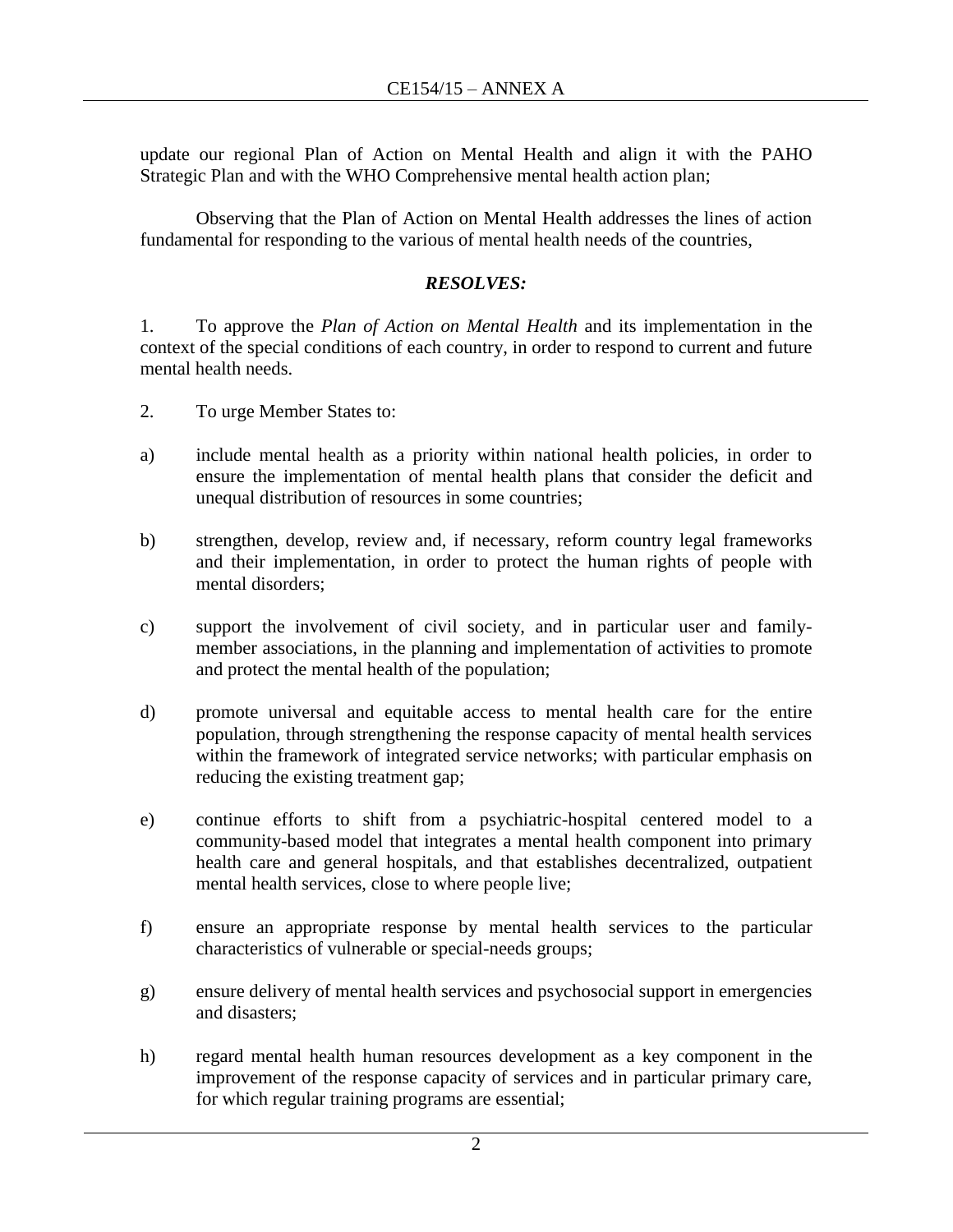- i) promote intersectoral initiatives to promote mental health and prevention of mental disorders, with particular attention to the life cycle; and on coping with the stigma and discrimination directed at people with mental disorders;
- j) undertake specific suicide prevention interventions that include improvement of information and surveillance systems;
- k) bridge the existing mental health information gap through improvements in the production, analysis, and use of information, as well as through research; and
- l) strengthen multisectoral governmental partnerships, and partnerships with nongovernmental organizations, academic institutions, and other key social actors.
- 3. To request the Director to:
- a) support Member States in the preparation, review, strengthening, and implementation of national mental health plans and legal frameworks that use this Plan of Action as a reference, endeavoring to correct inequities and giving priority to care for vulnerable and special-needs groups;
- b) collaborate in the assessment of mental health programs and services in the countries so that appropriate actions are undertaken based on an existing situation assessment;
- c) prepare and disseminate among the Member States a complementary technical document with recommendations on practical options for implementing this plan in the countries, and on measurement of the suggested indicators;
- d) facilitate dissemination of information and experience sharing, and promote technical cooperation among the Member States; and
- e) promote partnerships with governmental and nongovernmental organizations, as well as with international organizations and other regional and subregional entities in support of the comprehensive response that is required in the process of implementing this Plan of Action.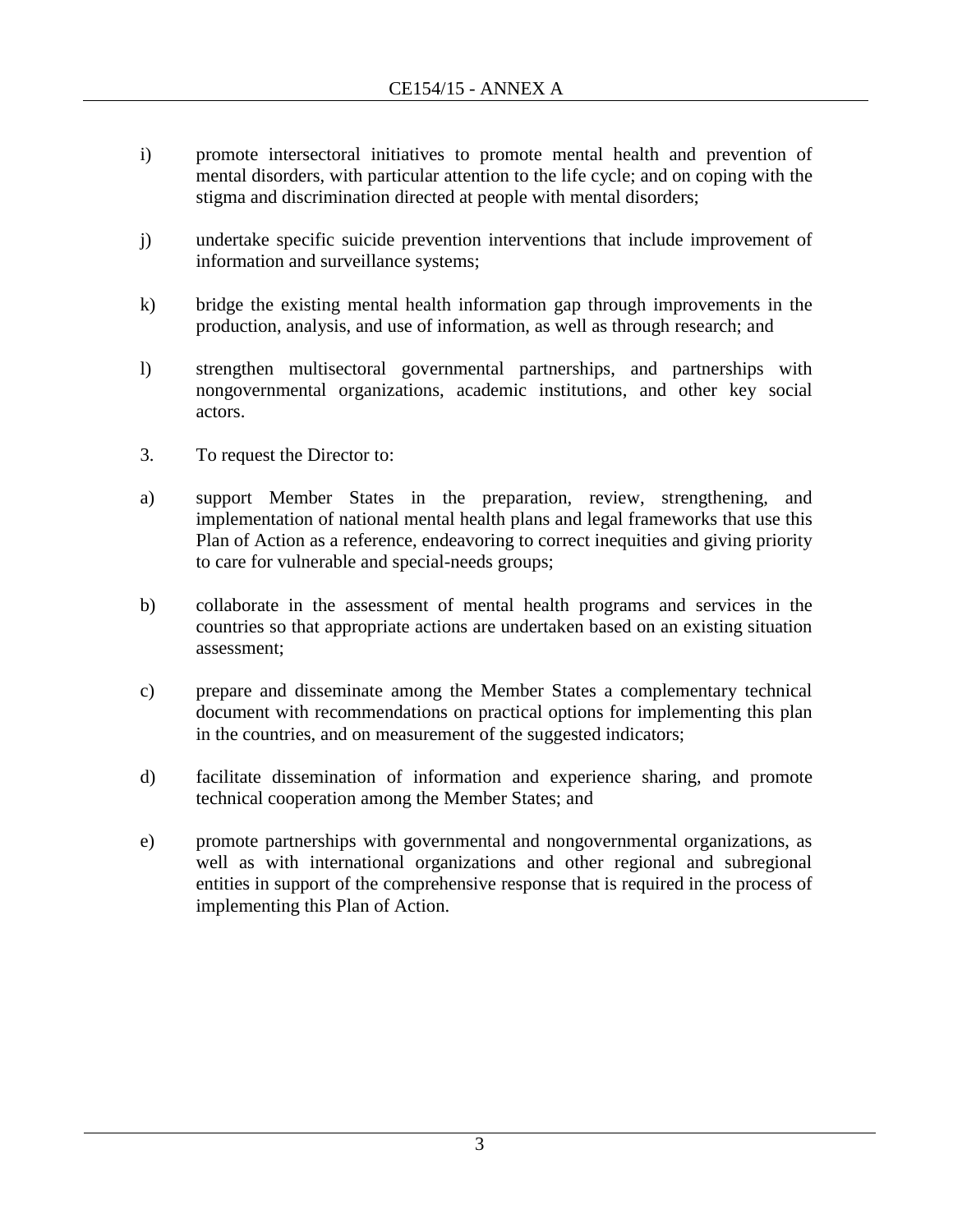



CE154/15 Annex B

## **Report on the Financial and Administrative Implications of the Proposed Resolution for PASB**

**1. Agenda item:** 4.6 - Plan of Action on Mental Health

- **2. Linkage to Program and Budget 2014-2015:**
	- **a) Categories:** 2, Noncommunicable Diseases and Risk Factors.
	- **b) Program areas and outcomes:** 2.2, Mental Health and Psychoactive Substance Use Disorders. *Outcome* 2.2: Increased service coverage for mental health and psychoactive substance use disorders.

#### **3. Financial implications**

**a) Total estimated cost for implementation over the lifecycle of the resolution (estimated to the nearest US\$ 10,000, including staff and activities):** For implementation of the Plan of Action it will be necessary to forge partnerships as well as to identify external donors who support the initiative. The estimated gap is 39% of the total budget for the entire 2015-2020 period, concentrated primarily in operating expenses.

It is calculated that the cost of implementation of the Plan of Action for the 6-year period (2015- 2020) will be:

Contracting personnel: \$8,794,080 (63%) (includes staff currently contracted for mental health, alcohol, and substance use)

Operating/activity expenses: \$5,086,000 (37%) Total: \$13,880,080

**b) Estimated cost for the 2014-2015 biennium (estimated to the nearest US\$ 10,000, including staff and activities):**

2014-2015 Biennium (Biennial Work Program, limited to 2015 since the Directing Council will adopt the Plan in September 2014, which means that in practical terms implementation will start in 2015).

Estimated costs for one year (2015): Contracting personnel: \$1,365,680 (fixed staff of the MH-SU Unit) (59%) Operating/activity expenses: \$ 931,000 (41%) Total: \$2,296,680

**c) Of the estimated cost noted in (***b),* **what can be subsumed under existing programmed activities?:** The fixed staff that currently makes up the Mental Health and Substance Use Unit is sufficient to address implementation of the Plan of Action in this biennium and the next one (2015-2017); the funding gap is primarily in temporary contracting that will be necessary for obtaining the support of experts in specific activities and for operating expenses for technical cooperation.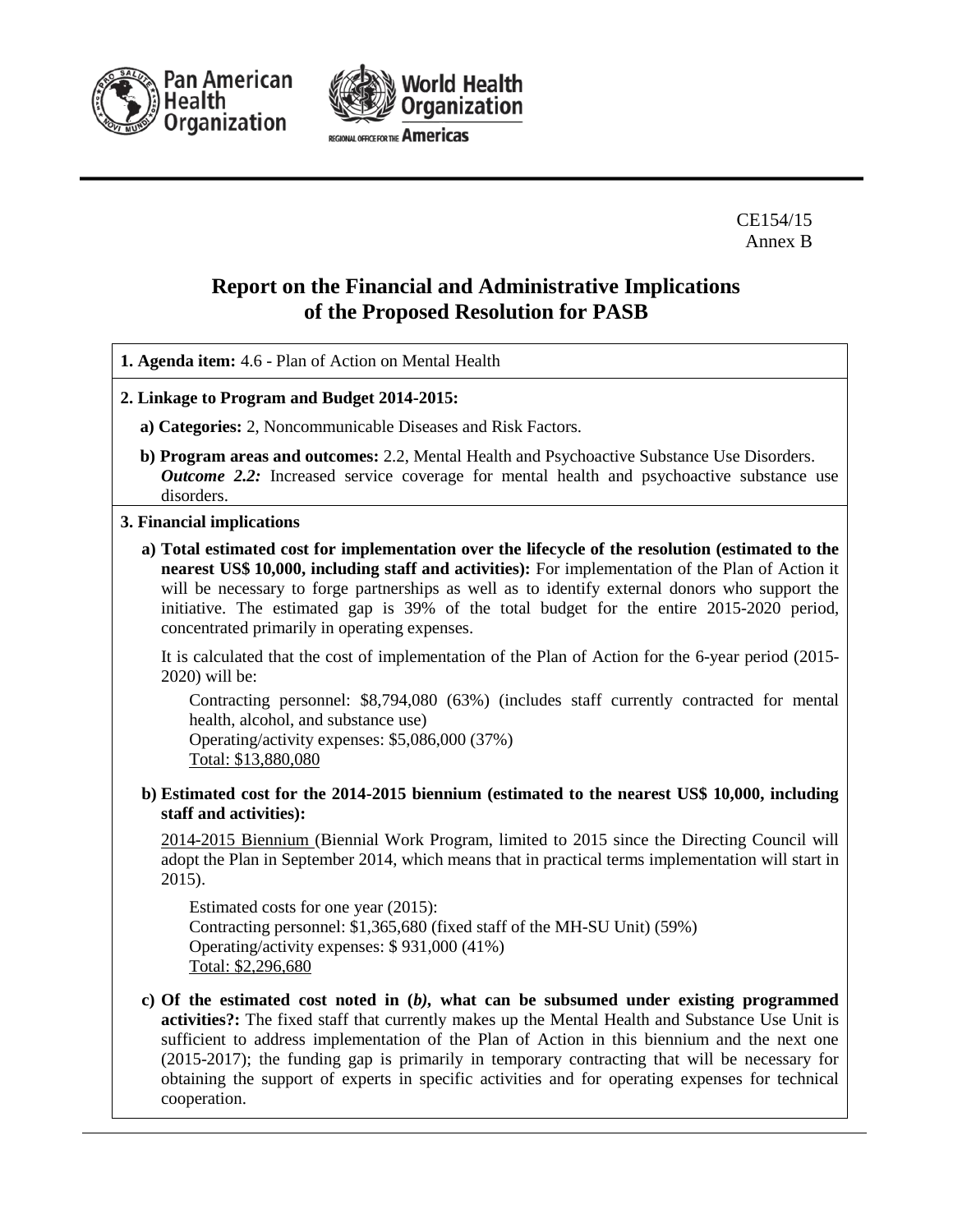Contracting personnel: \$1,315,680 (93%) Operating/activity expenses: \$100,000 (7%) Total: \$1,415,680 Annual gap: \$881,000

#### **4. Administrative implications**

**a) Indicate the levels of the Organization at which the work will be undertaken:** The work is planned to be centered on needs of Member States. Priority countries are of special importance, which are those with less developed mental health programs and services (according to the assessments) and those subject to humanitarian emergencies, such as disasters, armed conflict, displaced persons, and violence. Vulnerable and special-needs groups should also be a focus of attention.

The Plan will be implemented at three levels:

- Regional: Mobilization of resources; advocacy; and preparation and dissemination of technical, methodological, and training documents. It offers technical cooperation to the countries for implementation of national mental health plans and for monitoring and evaluation.
- Subregional: Decentralization of technical cooperation in the mental health area is an achievement that began in 2004 and maintaining it is essential. This has made it possible to bring collaboration closer to the countries and ensure support for Member States that need it. It facilitates cooperation among countries, discussion of common problems, and experience sharing. Relations with subregional integration entities (SICA, MERCOSUR, UNASUR, CARICOM) happen at this level.
- National: Development and implementation of national mental health plans under the direction of the ministries of health, with the involvement of other sectors and institutions; this involves support and supervision of local levels. PAHO will provide technical cooperation to countries based on jointly identified needs.
- **b) Additional staffing requirements (indicate additional required staff full-time equivalents, noting necessary skills profile:** Current staffing is sufficient for the first two bienniums. It would be advisable, for the last period of the Plan, 2018-2020, to hire a professional with a public health and neurology background, at the regional level, to work on neurological diseases, in particular those for which we already are carrying out technical cooperation actions or those that have Governing Bodies mandates, such as epilepsy and dementias.
- **c) Time frames (indicate broad time frames for the implementation and evaluation):** 
	- 2014: Approval of the Plan of Action by the Directing Council.
	- 2015: Beginning of Plan of Action implementation.
	- 2016 and 2018: Biennial evaluations.
	- 2020: Final evaluation.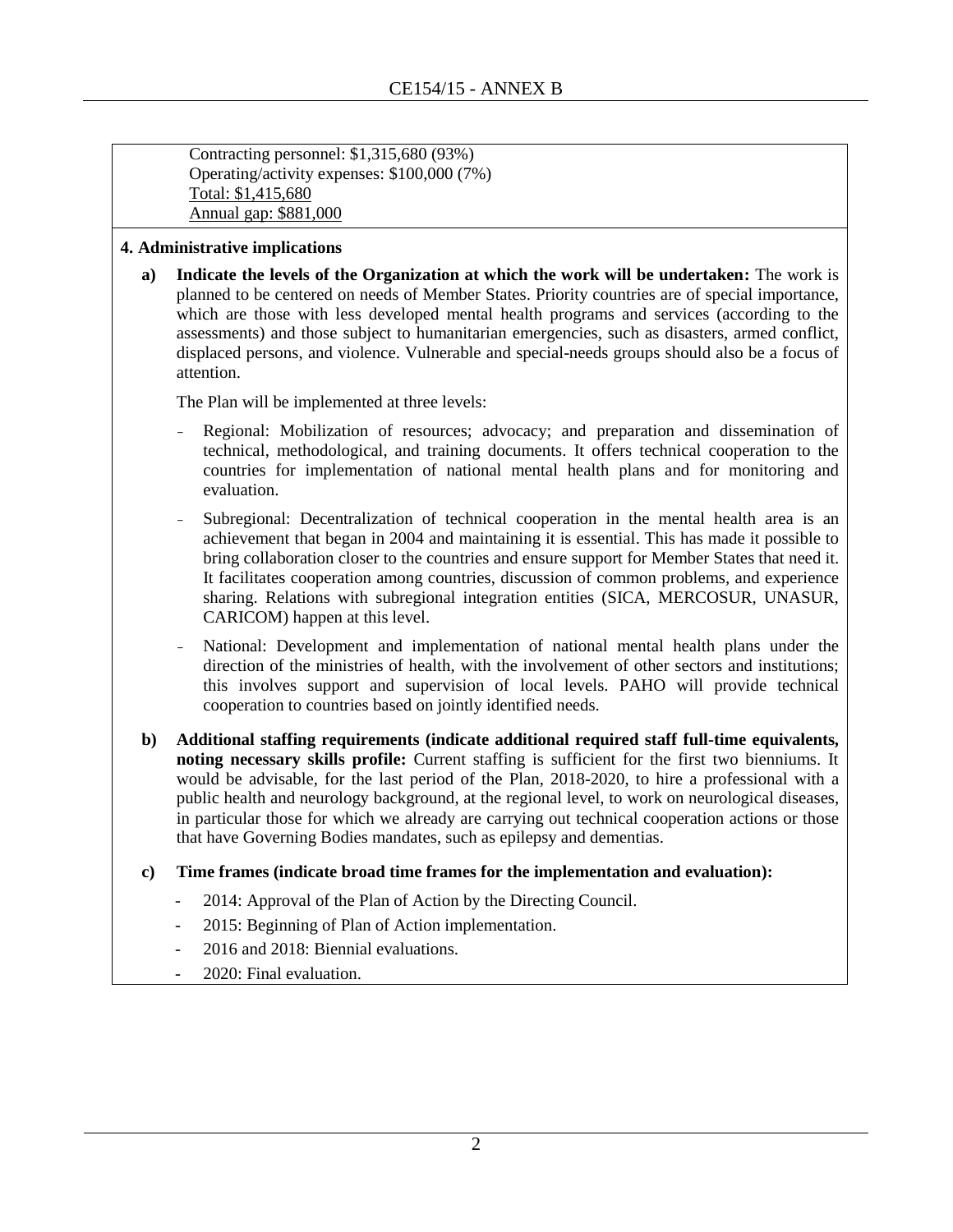



## CE154/15 Annex C

## **ANALYTICAL FORM TO LINK AGENDA ITEM WITH ORGANIZATIONAL MANDATES**

- **1. Agenda item:** 4.6- Plan of Action on Mental Health
- **2. Responsible unit:** Noncommunicable Diseases and Mental Health/ Mental Health and Substance Use (NMH/MH)

#### **3. Preparing officer:** Dr. Jorge J. Rodríguez

#### **4. List of collaborating centers and national institutions linked to this Agenda item:**

- PAHO/WHO Collaborating Center for Mental Health Training and Policy/Dalhousie University. Halifax, Canada.
- PAHO/WHO Collaborating Center for Reference and Research in Mental Health / McGill University. Montreal, Canada.
- PAHO/WHO Collaborating Center, Center for Addiction and Mental Health (CAMH), Toronto, Canada.
- PAHO/WHO Collaborating Center, National Institute of Psychiatry "Ramón de la Fuente Muñiz." Mexico City, Mexico.
- PAHO/WHO Collaborating Center–Nursing and Mental Health. School of Nursing, University of Alberta, Canada.
- National Institute of Mental Health of Panama City, Panama.
- Mental Health Unit of the Center for Demography and Health (CIDS)/ National Autonomous University of Nicaragua-León. León, Nicaragua.
- Institute of Mental Health of the School of Public Health, University of Córdoba. Córdoba, Argentina.
- Department of Psychiatry and Mental Health of the Medical School, University of Concepción, Chile.
- Department of Psychiatry, University of the West Indies, Mona Campus.
- School of Medicine, Loma Linda University, California, United States.
- Alpert Medical School, Brown University, Providence, United States.
- Substance Abuse and Mental Health Services Administration, United States.
- Andalusian Foundation for the Social Integration of the Mentally Ill (FAISEM). Andalusia, Spain.
- Seventh-day Adventist Church.
- World Federation for Mental Health (WFMH).
- Latin American Psychiatric Association (APAL).